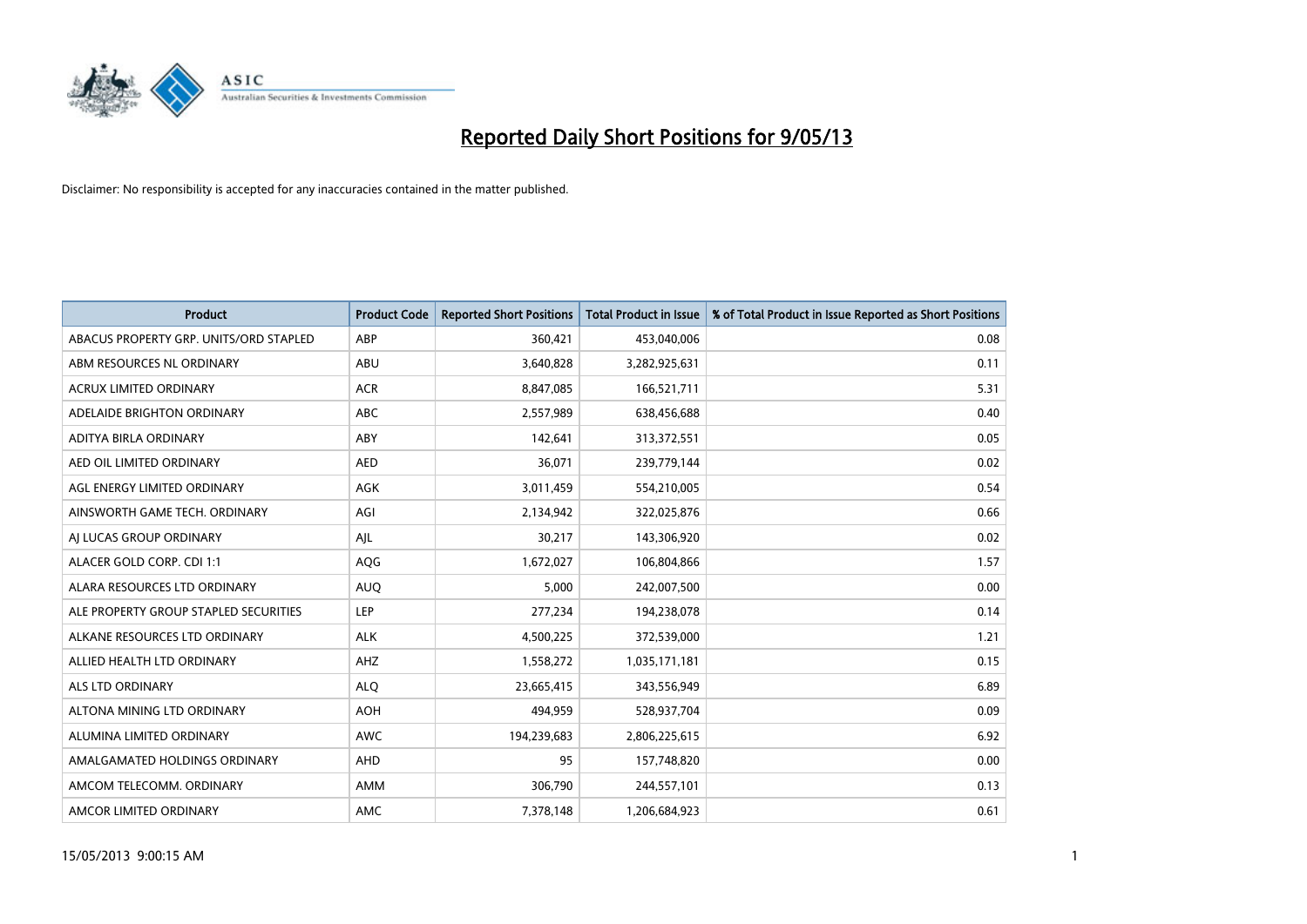

| <b>Product</b>                            | <b>Product Code</b> | <b>Reported Short Positions</b> | <b>Total Product in Issue</b> | % of Total Product in Issue Reported as Short Positions |
|-------------------------------------------|---------------------|---------------------------------|-------------------------------|---------------------------------------------------------|
| AMP LIMITED ORDINARY                      | AMP                 | 12,247,033                      | 2,944,564,649                 | 0.42                                                    |
| AMPELLA MINING ORDINARY                   | AMX                 | 2,046,782                       | 248,000,493                   | 0.83                                                    |
| ANGLOGOLD ASHANTI CDI 5:1                 | AGG                 | $\mathbf{1}$                    | 89,207,765                    | 0.00                                                    |
| ANSELL LIMITED ORDINARY                   | <b>ANN</b>          | 11,304,425                      | 130,841,339                   | 8.64                                                    |
| ANTARES ENERGY LTD ORDINARY               | <b>AZZ</b>          | 329,484                         | 257,000,000                   | 0.13                                                    |
| ANZ BANKING GRP LTD ORDINARY              | ANZ                 | 3,931,175                       | 2,743,749,158                 | 0.14                                                    |
| APA GROUP STAPLED SECURITIES              | APA                 | 11,416,906                      | 835,750,807                   | 1.37                                                    |
| APN NEWS & MEDIA ORDINARY                 | <b>APN</b>          | 19,970,629                      | 661,526,586                   | 3.02                                                    |
| AQUARIUS PLATINUM. ORDINARY               | <b>AOP</b>          | 10,227,221                      | 486,851,336                   | 2.10                                                    |
| AQUILA RESOURCES ORDINARY                 | <b>AQA</b>          | 12,348,760                      | 411,804,442                   | 3.00                                                    |
| ARAFURA RESOURCE LTD ORDINARY             | ARU                 | 357,061                         | 441,270,644                   | 0.08                                                    |
| ARB CORPORATION ORDINARY                  | ARP                 | 375,886                         | 72,481,302                    | 0.52                                                    |
| ARDENT LEISURE GROUP STAPLED SECURITIES   | AAD                 | 2,942,542                       | 397,803,987                   | 0.74                                                    |
| ARISTOCRAT LEISURE ORDINARY               | ALL                 | 4,532,254                       | 551,418,047                   | 0.82                                                    |
| ARRIUM LTD ORDINARY                       | ARI                 | 10,627,443                      | 1,355,433,903                 | 0.78                                                    |
| ASCIANO LIMITED ORDINARY                  | <b>AIO</b>          | 13,928,170                      | 975,385,664                   | 1.43                                                    |
| ASG GROUP LIMITED ORDINARY                | ASZ                 | 1,331,220                       | 206,720,839                   | 0.64                                                    |
| ASPEN GROUP ORD/UNITS STAPLED             | APZ                 | 22,564                          | 1,192,665,422                 | 0.00                                                    |
| ASTRO JAP PROP GROUP STAPLED US PROHIBIT. | AJA                 | 77,707                          | 67,211,752                    | 0.12                                                    |
| ASX LIMITED ORDINARY                      | ASX                 | 2,194,192                       | 175,136,729                   | 1.25                                                    |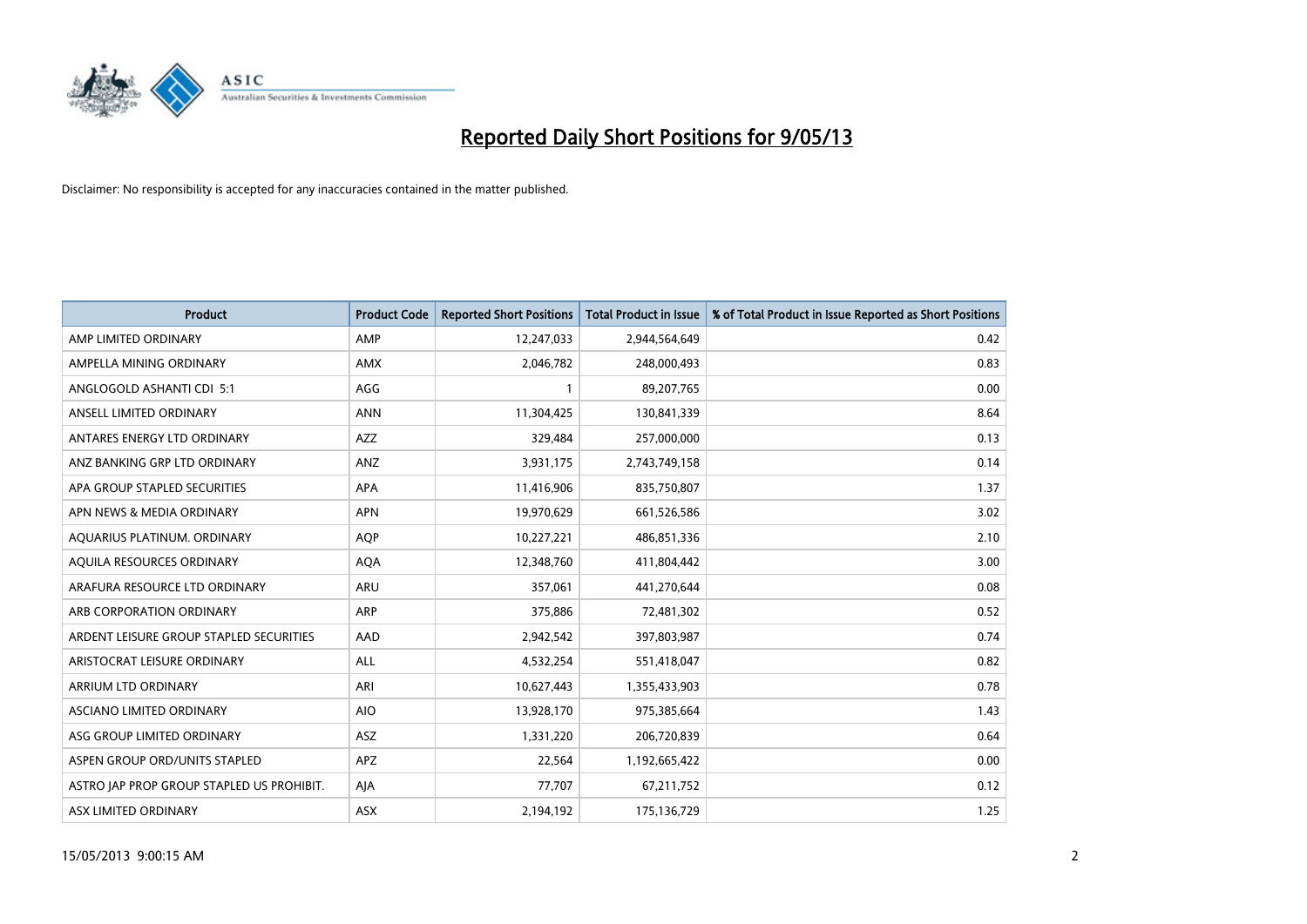

| <b>Product</b>                       | <b>Product Code</b> | <b>Reported Short Positions</b> | <b>Total Product in Issue</b> | % of Total Product in Issue Reported as Short Positions |
|--------------------------------------|---------------------|---------------------------------|-------------------------------|---------------------------------------------------------|
| ATLAS IRON LIMITED ORDINARY          | <b>AGO</b>          | 41,043,570                      | 909,718,409                   | 4.51                                                    |
| AURIZON HOLDINGS LTD ORDINARY        | AZJ                 | 9,399,851                       | 2,137,284,503                 | 0.44                                                    |
| <b>AURORA OIL &amp; GAS ORDINARY</b> | <b>AUT</b>          | 3,700,379                       | 447,885,778                   | 0.83                                                    |
| AUSDRILL LIMITED ORDINARY            | ASL                 | 3,822,781                       | 309,585,297                   | 1.23                                                    |
| AUSENCO LIMITED ORDINARY             | AAX                 | 432,989                         | 123,527,574                   | 0.35                                                    |
| <b>AUSTAL LIMITED ORDINARY</b>       | ASB                 | 782,138                         | 346,007,639                   | 0.23                                                    |
| AUSTBROKERS HOLDINGS ORDINARY        | <b>AUB</b>          | 5,962                           | 57,955,632                    | 0.01                                                    |
| AUSTIN ENGINEERING ORDINARY          | ANG                 | 491,627                         | 73,164,403                    | 0.67                                                    |
| AUSTRALAND PROPERTY STAPLED SECURITY | <b>ALZ</b>          | 659,219                         | 578,324,670                   | 0.11                                                    |
| AUSTRALIAN AGRICULT, ORDINARY        | AAC                 | 1,995,396                       | 312,949,029                   | 0.64                                                    |
| AUSTRALIAN EDUCATION UNITS           | <b>AEU</b>          | 5,342                           | 175,465,397                   | 0.00                                                    |
| AUSTRALIAN FOUNDAT. ORDINARY         | AFI                 | 818                             | 1,037,326,459                 | 0.00                                                    |
| AUSTRALIAN INFRASTR, UNITS/ORDINARY  | <b>AIX</b>          | 4,300,374                       | 620,733,944                   | 0.69                                                    |
| AUSTRALIAN PHARM, ORDINARY           | API                 | 215,910                         | 488,115,883                   | 0.04                                                    |
| <b>AUTOMOTIVE HOLDINGS ORDINARY</b>  | AHE                 | 178,339                         | 260,579,682                   | 0.07                                                    |
| AVIENNINGS LIMITED ORDINARY          | AVI                 | 121,391                         | 274,588,694                   | 0.04                                                    |
| AWE LIMITED ORDINARY                 | AWE                 | 7,084,441                       | 522,116,985                   | 1.36                                                    |
| AZIMUTH RES LTD ORDINARY             | <b>AZH</b>          | 1,367,900                       | 430,626,680                   | 0.32                                                    |
| <b>BANDANNA ENERGY ORDINARY</b>      | <b>BND</b>          | 26,425,468                      | 528,481,199                   | 5.00                                                    |
| BANK OF QUEENSLAND. ORDINARY         | <b>BOQ</b>          | 2,849,262                       | 314,464,272                   | 0.91                                                    |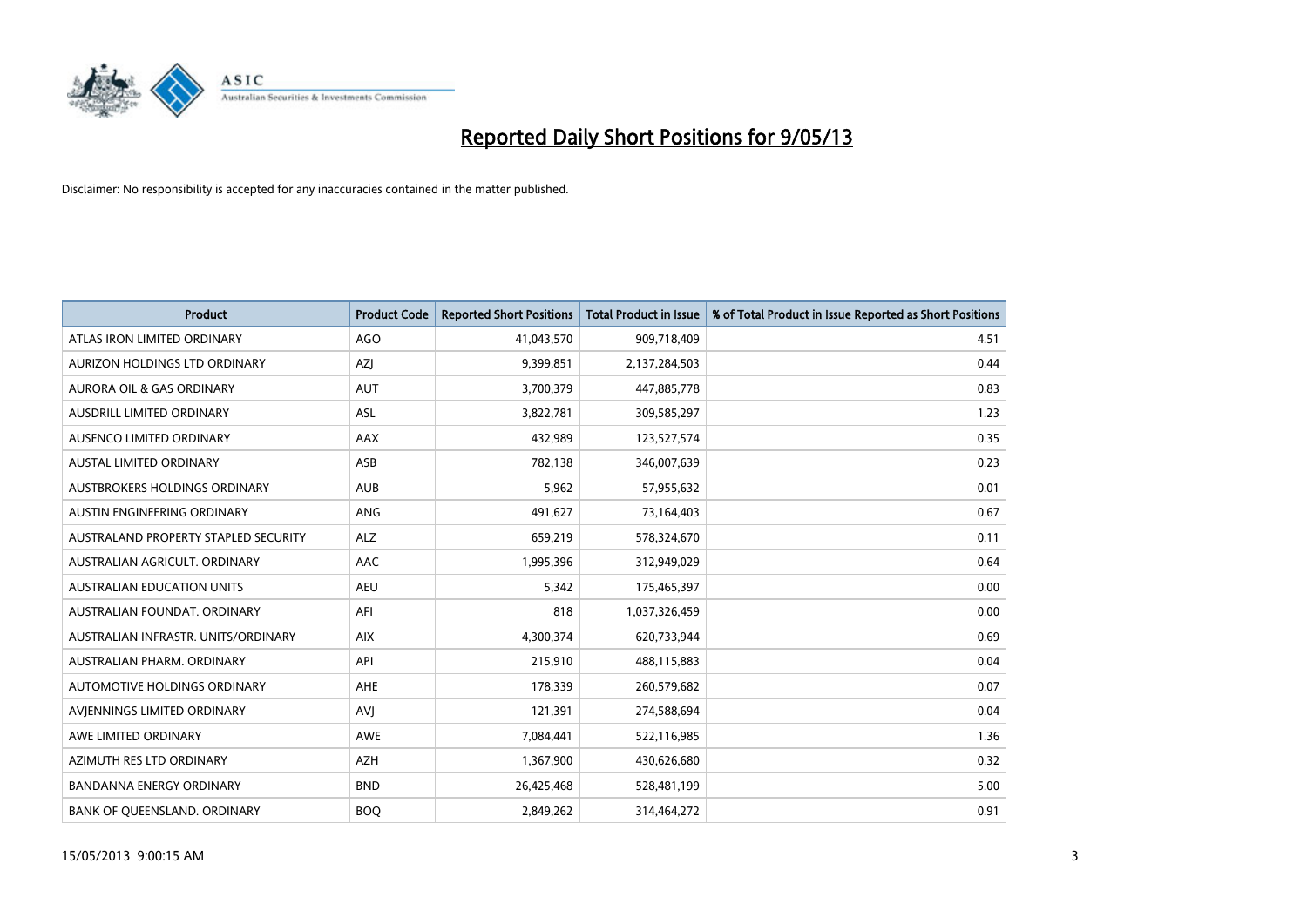

| <b>Product</b>                                | <b>Product Code</b> | <b>Reported Short Positions</b> | <b>Total Product in Issue</b> | % of Total Product in Issue Reported as Short Positions |
|-----------------------------------------------|---------------------|---------------------------------|-------------------------------|---------------------------------------------------------|
| <b>BANNERMAN RESOURCES ORDINARY</b>           | <b>BMN</b>          | 27,078                          | 309,077,460                   | 0.01                                                    |
| BASE RES LIMITED ORDINARY                     | <b>BSE</b>          | 3,783,163                       | 561,840,029                   | 0.67                                                    |
| <b>BATHURST RESOURCES ORDINARY</b>            | <b>BTU</b>          | 34,626,572                      | 697,247,997                   | 4.97                                                    |
| <b>BC IRON LIMITED ORDINARY</b>               | <b>BCI</b>          | 491,047                         | 123,104,384                   | 0.40                                                    |
| BEACH ENERGY LIMITED ORDINARY                 | <b>BPT</b>          | 15,964,474                      | 1,267,805,688                 | 1.26                                                    |
| BEADELL RESOURCE LTD ORDINARY                 | <b>BDR</b>          | 40,002,619                      | 786,477,280                   | 5.09                                                    |
| BENDIGO AND ADELAIDE ORDINARY                 | <b>BEN</b>          | 13,366,697                      | 407,166,826                   | 3.28                                                    |
| BERKELEY RESOURCES ORDINARY                   | <b>BKY</b>          | 161,934                         | 179,393,273                   | 0.09                                                    |
| <b>BHP BILLITON LIMITED ORDINARY</b>          | <b>BHP</b>          | 12,946,093                      | 3,211,691,105                 | 0.40                                                    |
| <b>BILLABONG ORDINARY</b>                     | <b>BBG</b>          | 11,701,136                      | 478,944,292                   | 2.44                                                    |
| BLACKMORES LIMITED ORDINARY                   | <b>BKL</b>          | 4,172                           | 16,972,069                    | 0.02                                                    |
| <b>BLACKTHORN RESOURCES ORD US PROHIBITED</b> | <b>BTR</b>          | 394,795                         | 164,285,950                   | 0.24                                                    |
| <b>BLUESCOPE STEEL LTD ORDINARY</b>           | <b>BSL</b>          | 6,638,460                       | 558,243,305                   | 1.19                                                    |
| <b>BOART LONGYEAR ORDINARY</b>                | <b>BLY</b>          | 23,587,675                      | 461,163,412                   | 5.11                                                    |
| <b>BORAL LIMITED, ORDINARY</b>                | <b>BLD</b>          | 36,739,530                      | 774,000,641                   | 4.75                                                    |
| BRADKEN LIMITED ORDINARY                      | <b>BKN</b>          | 7,846,214                       | 169,240,662                   | 4.64                                                    |
| <b>BRAMBLES LIMITED ORDINARY</b>              | <b>BXB</b>          | 2,688,296                       | 1,557,268,979                 | 0.17                                                    |
| BREVILLE GROUP LTD ORDINARY                   | <b>BRG</b>          | 2,831,684                       | 130,095,322                   | 2.18                                                    |
| <b>BRICKWORKS LIMITED ORDINARY</b>            | <b>BKW</b>          | 6,508                           | 147,818,132                   | 0.00                                                    |
| <b>BROCKMAN MINING LTD ORDINARY</b>           | <b>BCK</b>          | 90,995                          | 7,894,482,131                 | 0.00                                                    |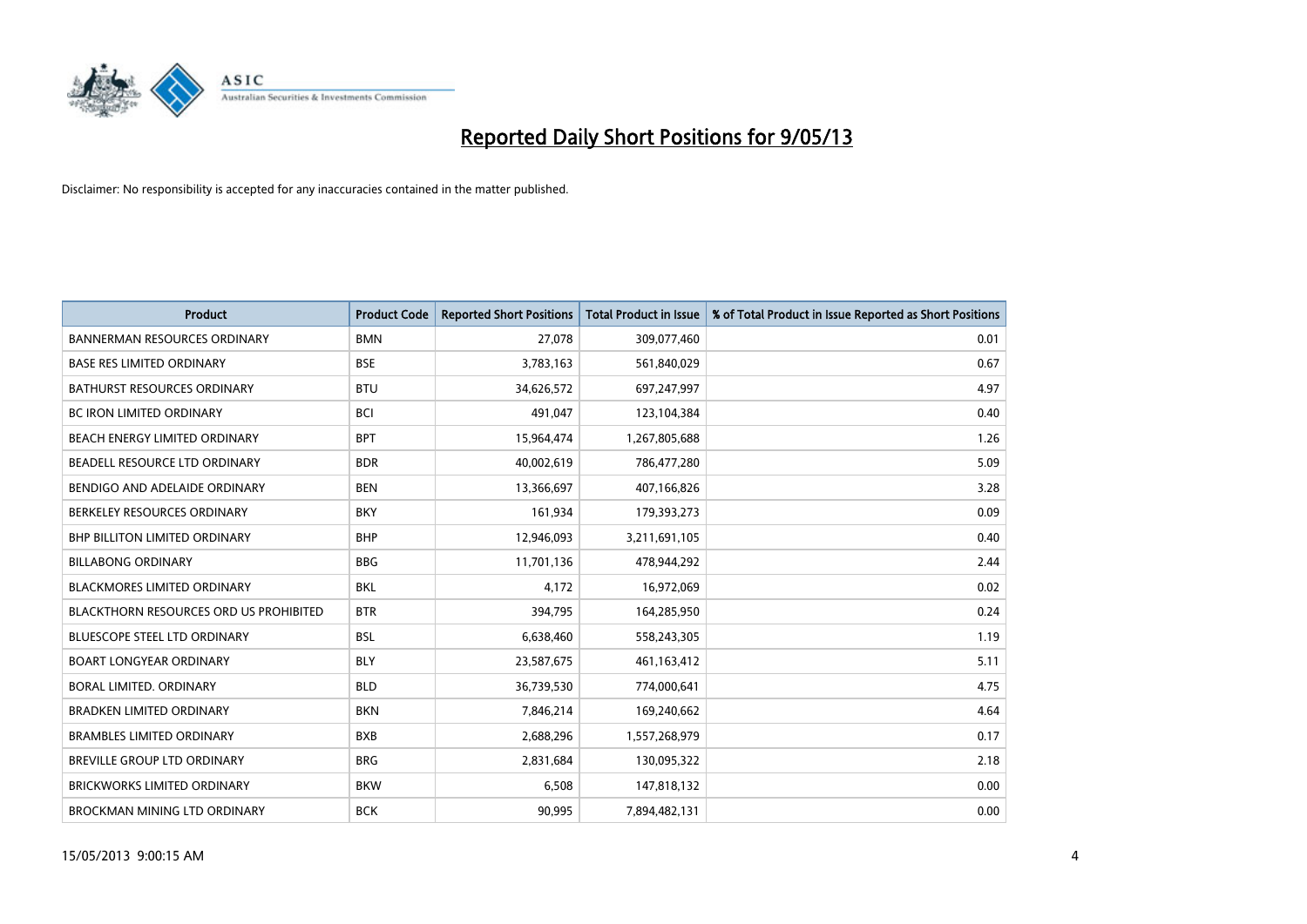

| <b>Product</b>                          | <b>Product Code</b> | <b>Reported Short Positions</b> | <b>Total Product in Issue</b> | % of Total Product in Issue Reported as Short Positions |
|-----------------------------------------|---------------------|---------------------------------|-------------------------------|---------------------------------------------------------|
| <b>BURU ENERGY ORDINARY</b>             | <b>BRU</b>          | 17,127,666                      | 274,036,429                   | 6.25                                                    |
| <b>BWP TRUST ORDINARY UNITS</b>         | <b>BWP</b>          | 4,622,169                       | 537,753,954                   | 0.86                                                    |
| <b>CABCHARGE AUSTRALIA ORDINARY</b>     | CAB                 | 8,809,314                       | 120,430,683                   | 7.31                                                    |
| CALTEX AUSTRALIA ORDINARY               | <b>CTX</b>          | 3,702,517                       | 270,000,000                   | 1.37                                                    |
| CAPE LAMBERT RES LTD ORDINARY           | <b>CFE</b>          | 1,850,205                       | 687,283,792                   | 0.27                                                    |
| CARABELLA RES LTD ORDINARY              | <b>CLR</b>          | 153,326                         | 152,361,547                   | 0.10                                                    |
| <b>CARBON ENERGY ORDINARY</b>           | <b>CNX</b>          | 4,533                           | 782,684,355                   | 0.00                                                    |
| <b>CARDNO LIMITED ORDINARY</b>          | CDD                 | 7,191,522                       | 143,726,327                   | 5.00                                                    |
| CARNARVON PETROLEUM ORDINARY            | <b>CVN</b>          | 39,246                          | 934,109,501                   | 0.00                                                    |
| CARSALES.COM LTD ORDINARY               | <b>CRZ</b>          | 3,152,033                       | 236,113,495                   | 1.33                                                    |
| CASH CONVERTERS ORDINARY                | CCV                 | 657,842                         | 423,861,025                   | 0.16                                                    |
| CEDAR WOODS PROP. ORDINARY              | <b>CWP</b>          | 1,790                           | 73,359,551                    | 0.00                                                    |
| CENTRAL PETROLEUM ORDINARY              | <b>CTP</b>          | 750,607                         | 1,440,078,845                 | 0.05                                                    |
| <b>CERAMIC FUEL CELLS ORDINARY</b>      | <b>CFU</b>          | 551,644                         | 1,559,231,320                 | 0.04                                                    |
| CFS RETAIL TRUST GRP STAPLED SECURITIES | <b>CFX</b>          | 58,270,587                      | 2,828,495,659                 | 2.06                                                    |
| CHALLENGER DIV.PRO. STAPLED UNITS       | <b>CDI</b>          | 46,175                          | 214,101,013                   | 0.02                                                    |
| CHALLENGER LIMITED ORDINARY             | <b>CGF</b>          | 2,224,867                       | 532,319,752                   | 0.42                                                    |
| CHANDLER MACLEOD LTD ORDINARY           | <b>CMG</b>          | 48,904                          | 469,679,390                   | 0.01                                                    |
| CHARTER HALL GROUP STAPLED US PROHIBIT. | <b>CHC</b>          | 418,804                         | 302,262,312                   | 0.14                                                    |
| <b>CHARTER HALL RETAIL UNITS</b>        | <b>COR</b>          | 3,421,033                       | 337,582,974                   | 1.01                                                    |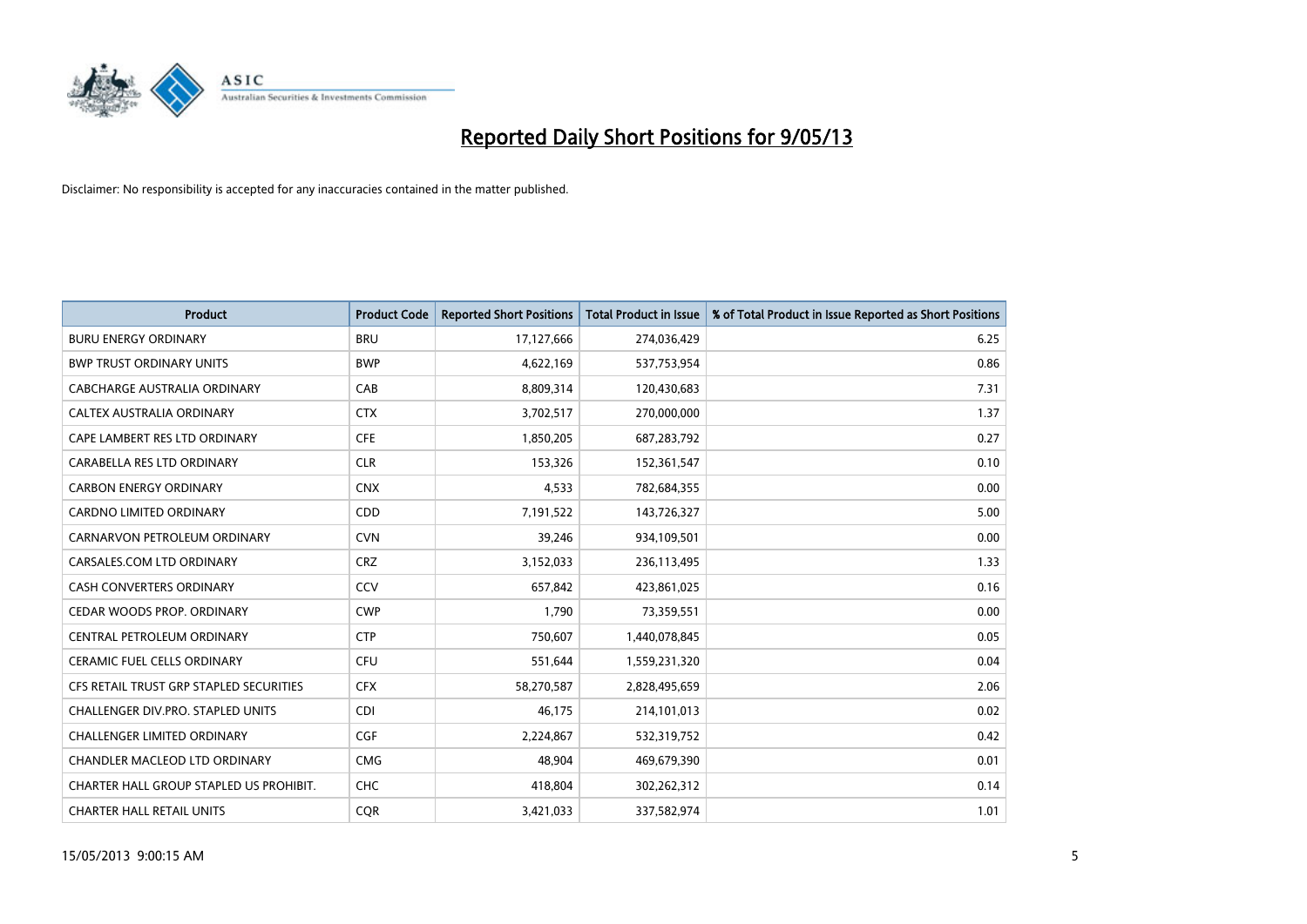

| <b>Product</b>                          | <b>Product Code</b> | <b>Reported Short Positions</b> | <b>Total Product in Issue</b> | % of Total Product in Issue Reported as Short Positions |
|-----------------------------------------|---------------------|---------------------------------|-------------------------------|---------------------------------------------------------|
| <b>CHORUS LIMITED ORDINARY</b>          | <b>CNU</b>          | 273,955                         | 389,299,049                   | 0.07                                                    |
| CITIGOLD CORP LTD ORDINARY              | <b>CTO</b>          | 153,427                         | 1,352,907,765                 | 0.01                                                    |
| <b>CLOUGH LIMITED ORDINARY</b>          | <b>CLO</b>          | 855,573                         | 777,781,882                   | 0.11                                                    |
| COAL OF AFRICA LTD ORDINARY             | <b>CZA</b>          | 326                             | 1,048,368,613                 | 0.00                                                    |
| <b>COALSPUR MINES LTD ORDINARY</b>      | <b>CPL</b>          | 16,797,026                      | 634,248,901                   | 2.65                                                    |
| COCA-COLA AMATIL ORDINARY               | <b>CCL</b>          | 3,559,034                       | 763,590,249                   | 0.47                                                    |
| <b>COCHLEAR LIMITED ORDINARY</b>        | <b>COH</b>          | 4,294,628                       | 57,040,932                    | 7.53                                                    |
| <b>COCKATOO COAL ORDINARY</b>           | <b>COK</b>          | 14,005,718                      | 1,016,746,908                 | 1.38                                                    |
| <b>CODAN LIMITED ORDINARY</b>           | <b>CDA</b>          | 212,028                         | 176,926,104                   | 0.12                                                    |
| <b>COFFEY INTERNATIONAL ORDINARY</b>    | <b>COF</b>          | 187,569                         | 255,833,165                   | 0.07                                                    |
| COLLINS FOODS LTD ORDINARY              | <b>CKF</b>          | 141,040                         | 93,000,003                    | 0.15                                                    |
| COMMONWEALTH BANK, ORDINARY             | <b>CBA</b>          | 8,107,616                       | 1,609,180,841                 | 0.50                                                    |
| <b>COMMONWEALTH PROP ORDINARY UNITS</b> | <b>CPA</b>          | 15,293,963                      | 2,347,003,413                 | 0.65                                                    |
| <b>COMPASS RESOURCES ORDINARY</b>       | <b>CMR</b>          | 7,472                           | 1,403,744,100                 | 0.00                                                    |
| <b>COMPUTERSHARE LTD ORDINARY</b>       | <b>CPU</b>          | 12,586,177                      | 556,203,079                   | 2.26                                                    |
| <b>COOPER ENERGY LTD ORDINARY</b>       | <b>COE</b>          | 105,014                         | 329,099,922                   | 0.03                                                    |
| CORP TRAVEL LIMITED ORDINARY            | <b>CTD</b>          | 177,368                         | 78,081,184                    | 0.23                                                    |
| <b>CREDIT CORP GROUP ORDINARY</b>       | <b>CCP</b>          | 9,934                           | 45,932,899                    | 0.02                                                    |
| <b>CROMWELL PROP STAPLED SECURITIES</b> | <b>CMW</b>          | 6,883,280                       | 1,460,982,142                 | 0.47                                                    |
| <b>CROWN LIMITED ORDINARY</b>           | <b>CWN</b>          | 3,344,459                       | 728,394,185                   | 0.46                                                    |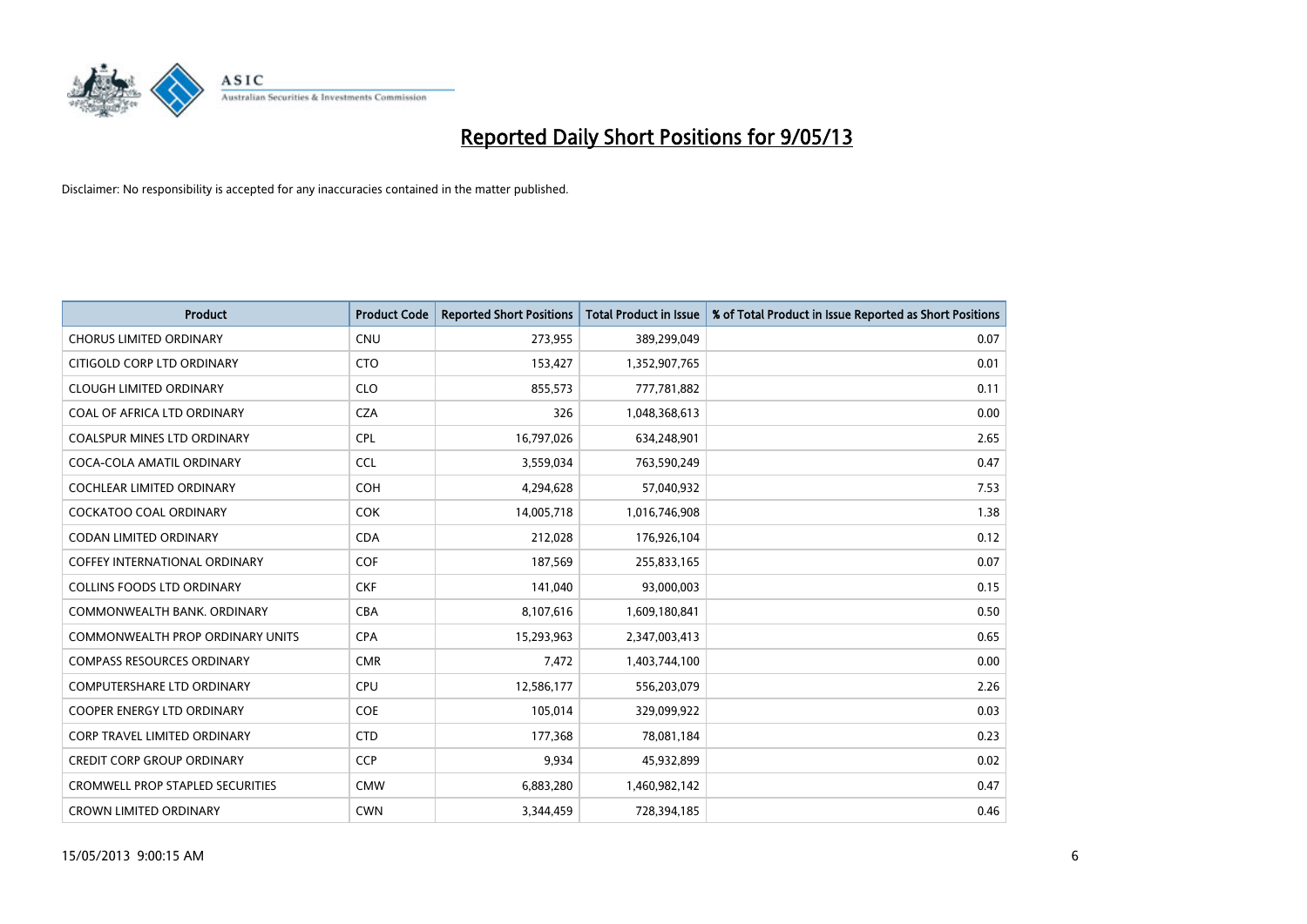

| <b>Product</b>                     | <b>Product Code</b> | <b>Reported Short Positions</b> | <b>Total Product in Issue</b> | % of Total Product in Issue Reported as Short Positions |
|------------------------------------|---------------------|---------------------------------|-------------------------------|---------------------------------------------------------|
| <b>CSG LIMITED ORDINARY</b>        | CSV                 | 102,505                         | 278,155,477                   | 0.04                                                    |
| <b>CSL LIMITED ORDINARY</b>        | <b>CSL</b>          | 1,115,757                       | 493,718,865                   | 0.23                                                    |
| <b>CSR LIMITED ORDINARY</b>        | <b>CSR</b>          | 50,644,594                      | 506,000,315                   | 10.01                                                   |
| <b>CUDECO LIMITED ORDINARY</b>     | CDU                 | 4,247,316                       | 199,877,294                   | 2.12                                                    |
| DART ENERGY LTD ORDINARY           | <b>DTE</b>          | 13,712,561                      | 878,988,226                   | 1.56                                                    |
| DATA#3 LIMITED ORDINARY            | <b>DTL</b>          | 27,467                          | 153,974,950                   | 0.02                                                    |
| DAVID JONES LIMITED ORDINARY       | <b>DIS</b>          | 57,066,673                      | 535,002,401                   | 10.67                                                   |
| DECMIL GROUP LIMITED ORDINARY      | <b>DCG</b>          | 2,947,613                       | 168,203,219                   | 1.75                                                    |
| DEXUS PROPERTY GROUP STAPLED UNITS | <b>DXS</b>          | 26,436,078                      | 4,839,024,176                 | 0.55                                                    |
| DISCOVERY METALS LTD ORDINARY      | <b>DML</b>          | 8,107,673                       | 486,986,451                   | 1.66                                                    |
| DOMINO PIZZA ENTERPR ORDINARY      | <b>DMP</b>          | 285,196                         | 70,192,674                    | 0.41                                                    |
| DORAY MINERALS LTD ORDINARY        | <b>DRM</b>          | 57,921                          | 141,866,768                   | 0.04                                                    |
| DOWNER EDI LIMITED ORDINARY        | <b>DOW</b>          | 3,473,650                       | 433,409,429                   | 0.80                                                    |
| DRILLSEARCH ENERGY ORDINARY        | <b>DLS</b>          | 18,787,259                      | 427,353,371                   | 4.40                                                    |
| DUET GROUP STAPLED US PROHIBIT.    | <b>DUE</b>          | 33,900,737                      | 1,169,314,842                 | 2.90                                                    |
| DULUXGROUP LIMITED ORDINARY        | <b>DLX</b>          | 11,443,333                      | 374,507,181                   | 3.06                                                    |
| <b>DWS LTD ORDINARY</b>            | <b>DWS</b>          | 392,045                         | 132,362,763                   | 0.30                                                    |
| ECHO ENTERTAINMENT ORDINARY        | <b>EGP</b>          | 4,906,221                       | 825,672,730                   | 0.59                                                    |
| <b>ELDERS LIMITED ORDINARY</b>     | <b>ELD</b>          | 16,760,350                      | 448,598,480                   | 3.74                                                    |
| ELEMENTAL MINERALS ORDINARY        | <b>ELM</b>          | 33,456                          | 288,587,228                   | 0.01                                                    |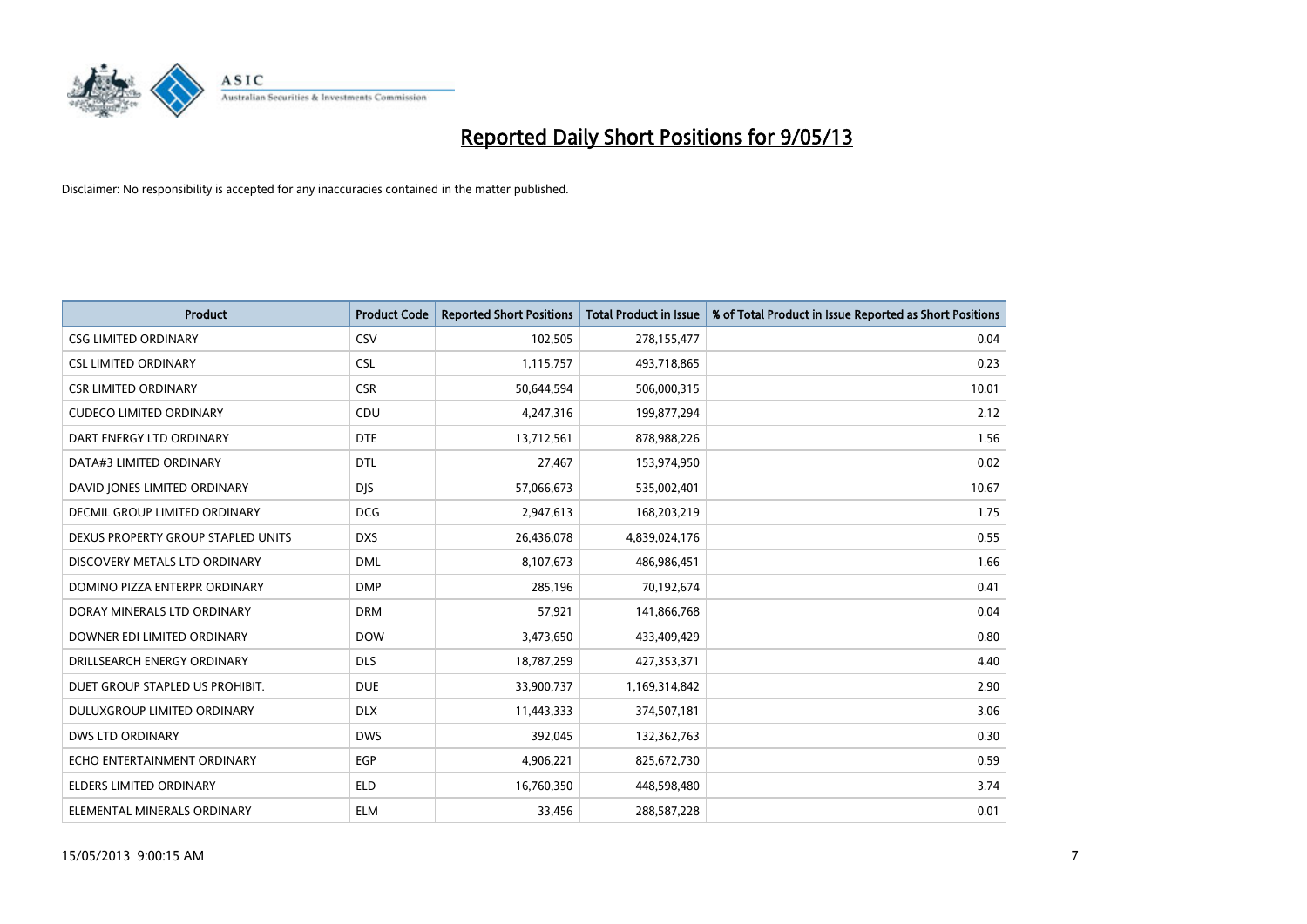

| <b>Product</b>                         | <b>Product Code</b> | <b>Reported Short Positions</b> | <b>Total Product in Issue</b> | % of Total Product in Issue Reported as Short Positions |
|----------------------------------------|---------------------|---------------------------------|-------------------------------|---------------------------------------------------------|
| ELEMENTOS LIMITED ORDINARY             | <b>ELT</b>          | 16                              | 154,349,209                   | 0.00                                                    |
| <b>EMECO HOLDINGS ORDINARY</b>         | <b>EHL</b>          | 12,540,446                      | 599,675,707                   | 2.09                                                    |
| <b>ENDEAVOUR MIN CORP CDI 1:1</b>      | <b>EVR</b>          | 204,142                         | 126,964,939                   | 0.16                                                    |
| ENERGY RESOURCES ORDINARY 'A'          | <b>ERA</b>          | 10,701,874                      | 517,725,062                   | 2.07                                                    |
| <b>ENERGY WORLD CORPOR, ORDINARY</b>   | <b>EWC</b>          | 19,624,866                      | 1,734,166,672                 | 1.13                                                    |
| <b>ENVESTRA LIMITED ORDINARY</b>       | <b>ENV</b>          | 2,136,696                       | 1,764,283,571                 | 0.12                                                    |
| EQUATORIAL RES LTD ORDINARY            | EQX                 | 8                               | 119,835,353                   | 0.00                                                    |
| EVOLUTION MINING LTD ORDINARY          | <b>EVN</b>          | 21,997,562                      | 708,092,989                   | 3.11                                                    |
| FAIRFAX MEDIA LTD ORDINARY             | <b>FXI</b>          | 396,772,032                     | 2,351,955,725                 | 16.87                                                   |
| <b>FANTASTIC HOLDINGS ORDINARY</b>     | <b>FAN</b>          | 15,627                          | 102,739,538                   | 0.02                                                    |
| FAR LTD ORDINARY                       | FAR                 | 22,121,932                      | 2,499,846,742                 | 0.88                                                    |
| FEDERATION CNTRES ORD/UNIT STAPLED SEC | <b>FDC</b>          | 4,787,936                       | 1,427,641,565                 | 0.34                                                    |
| FISHER & PAYKEL H. ORDINARY            | <b>FPH</b>          | 214,964                         | 542,619,874                   | 0.04                                                    |
| FKP PROPERTY GROUP STAPLED SECURITIES  | <b>FKP</b>          | 6,993,990                       | 321,578,705                   | 2.17                                                    |
| FLEETWOOD CORP ORDINARY                | <b>FWD</b>          | 3,241,050                       | 60,518,944                    | 5.36                                                    |
| FLETCHER BUILDING ORDINARY             | <b>FBU</b>          | 3,701,039                       | 686,096,427                   | 0.54                                                    |
| FLEXIGROUP LIMITED ORDINARY            | FXL                 | 215,593                         | 287,869,669                   | 0.07                                                    |
| <b>FLIGHT CENTRE ORDINARY</b>          | <b>FLT</b>          | 11,694,794                      | 100,418,807                   | 11.65                                                   |
| FLINDERS MINES LTD ORDINARY            | <b>FMS</b>          | 2,813,927                       | 1,821,300,404                 | 0.15                                                    |
| FOCUS MINERALS LTD ORDINARY            | <b>FML</b>          | 33,820,455                      | 9,123,466,329                 | 0.37                                                    |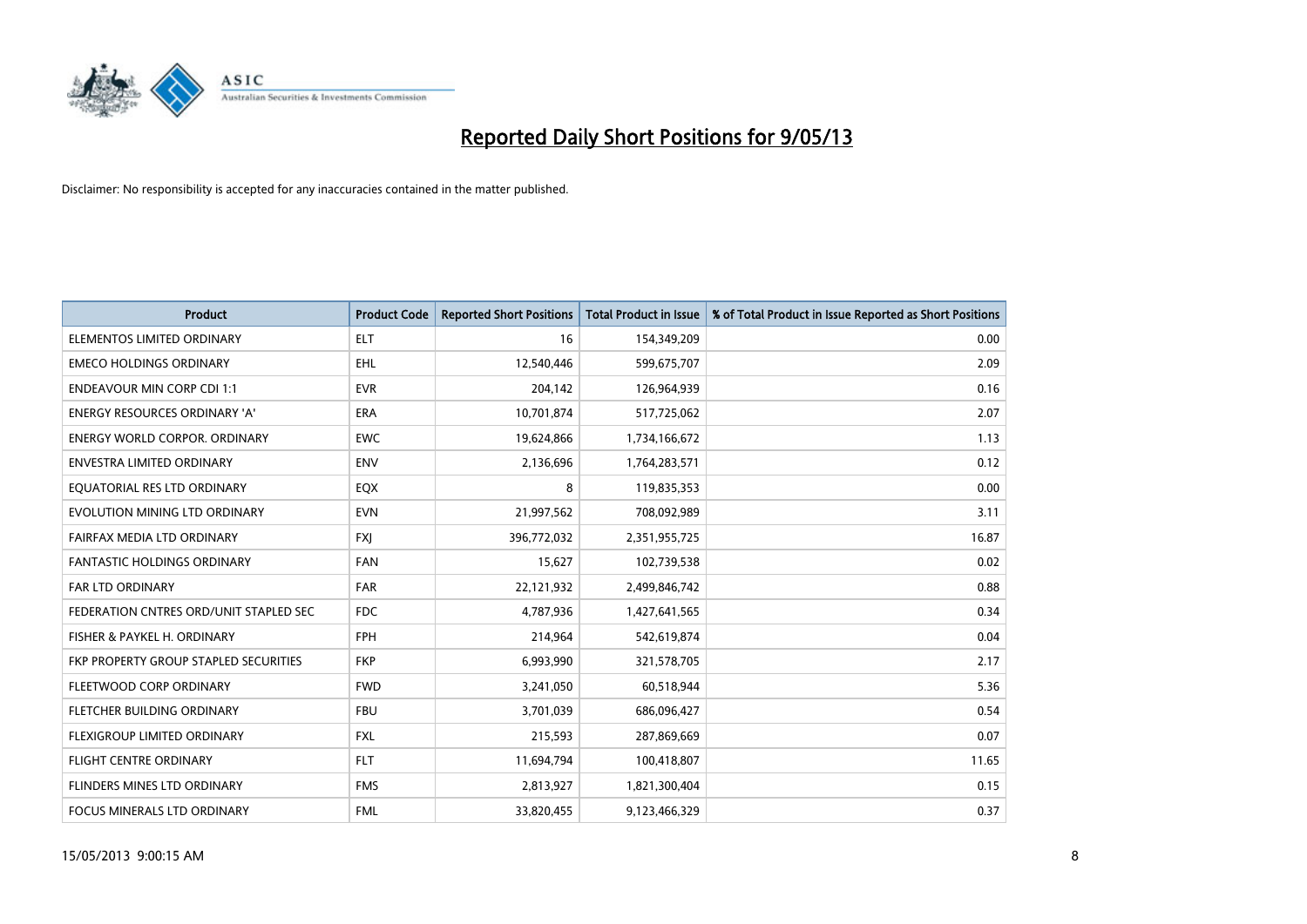

| <b>Product</b>                                   | <b>Product Code</b> | <b>Reported Short Positions</b> | <b>Total Product in Issue</b> | % of Total Product in Issue Reported as Short Positions |
|--------------------------------------------------|---------------------|---------------------------------|-------------------------------|---------------------------------------------------------|
| FONTERRA SHARE FUND ORDINARY UNITS               | <b>FSF</b>          | 481,755                         | 98,684,633                    | 0.49                                                    |
| <b>FORGE GROUP LIMITED ORDINARY</b>              | FGE                 | 791,921                         | 86,169,014                    | 0.92                                                    |
| FORTESCUE METALS GRP ORDINARY                    | <b>FMG</b>          | 170,250,730                     | 3,113,798,659                 | 5.47                                                    |
| <b>G.U.D. HOLDINGS ORDINARY</b>                  | GUD                 | 4,966,009                       | 71,341,319                    | 6.96                                                    |
| <b>G8 EDUCATION LIMITED ORDINARY</b>             | <b>GEM</b>          | 284,459                         | 272,151,612                   | 0.10                                                    |
| <b>GAGE ROADS BREWING ORDINARY</b>               | GRB                 | 282,000                         | 391,672,984                   | 0.07                                                    |
| <b>GALAXY RESOURCES ORDINARY</b>                 | GXY                 | 3,851,130                       | 584,355,501                   | 0.66                                                    |
| <b>GEODYNAMICS LIMITED ORDINARY</b>              | GDY                 | 850                             | 406,452,608                   | 0.00                                                    |
| <b>GINDALBIE METALS LTD ORDINARY</b>             | GBG                 | 38,852,367                      | 1,492,154,301                 | 2.60                                                    |
| <b>GOODMAN FIELDER, ORDINARY</b>                 | GFF                 | 38,640,831                      | 1,955,559,207                 | 1.98                                                    |
| <b>GOODMAN GROUP STAPLED</b>                     | GMG                 | 9,416,885                       | 1,713,233,947                 | 0.55                                                    |
| <b>GPT GROUP STAPLED SEC.</b>                    | <b>GPT</b>          | 8,664,617                       | 1,768,731,729                 | 0.49                                                    |
| <b>GRAINCORP LIMITED A CLASS ORDINARY</b>        | <b>GNC</b>          | 3,480,174                       | 228,855,628                   | 1.52                                                    |
| <b>GRANGE RESOURCES, ORDINARY</b>                | <b>GRR</b>          | 5,412,392                       | 1,156,492,195                 | 0.47                                                    |
| <b>GREENLAND MIN EN LTD ORDINARY</b>             | GGG                 | 5,583,664                       | 571,975,263                   | 0.98                                                    |
| <b>GROWTHPOINT PROPERTY ORD/UNIT STAPLED SEC</b> | GOZ                 | 3,883                           | 402,830,366                   | 0.00                                                    |
| <b>GRYPHON MINERALS LTD ORDINARY</b>             | GRY                 | 13,711,613                      | 400,464,983                   | 3.42                                                    |
| <b>GUILDFORD COAL LTD ORDINARY</b>               | <b>GUF</b>          | 1,772,291                       | 635,046,899                   | 0.28                                                    |
| <b>GUINNESS PEAT GROUP. CDI 1:1</b>              | <b>GPG</b>          | 158,714                         | 195,975,465                   | 0.08                                                    |
| <b>GUNNS LIMITED ORDINARY</b>                    | <b>GNS</b>          | 51,772,667                      | 848,401,559                   | 6.10                                                    |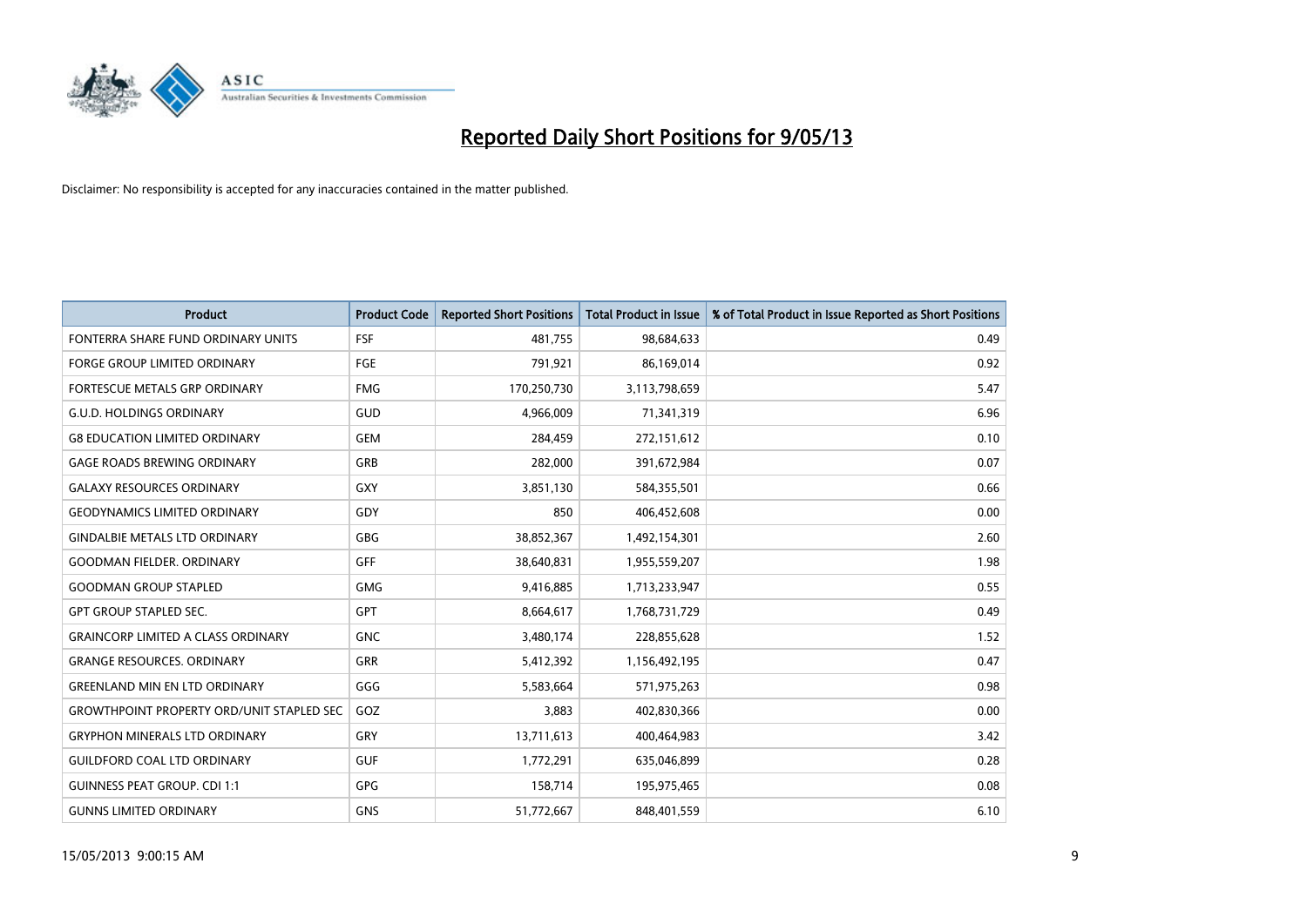

| <b>Product</b>                      | <b>Product Code</b> | <b>Reported Short Positions</b> | <b>Total Product in Issue</b> | % of Total Product in Issue Reported as Short Positions |
|-------------------------------------|---------------------|---------------------------------|-------------------------------|---------------------------------------------------------|
| <b>GWA GROUP LTD ORDINARY</b>       | <b>GWA</b>          | 10,983,781                      | 306,533,770                   | 3.58                                                    |
| HARVEY NORMAN ORDINARY              | <b>HVN</b>          | 83,988,426                      | 1,062,316,784                 | 7.91                                                    |
| HASTIE GROUP LIMITED ORDINARY       | <b>HST</b>          | 228,914                         | 137,353,504                   | 0.17                                                    |
| <b>HENDERSON GROUP CDI 1:1</b>      | <b>HGG</b>          | 2,037,824                       | 749,697,955                   | 0.27                                                    |
| HFA HOLDINGS LIMITED ORDINARY       | <b>HFA</b>          | 3,809                           | 117,332,831                   | 0.00                                                    |
| HILLGROVE RES LTD ORDINARY          | <b>HGO</b>          | 1,734,834                       | 1,022,760,221                 | 0.17                                                    |
| HILLS HOLDINGS LTD ORDINARY         | <b>HIL</b>          | 1,217,364                       | 246,500,444                   | 0.49                                                    |
| HORIZON OIL LIMITED ORDINARY        | <b>HZN</b>          | 62,477,869                      | 1,135,266,515                 | 5.50                                                    |
| HUGHES DRILLING LTD ORDINARY        | <b>HDX</b>          | 32,062                          | 154,538,636                   | 0.02                                                    |
| <b>ICON ENERGY LIMITED ORDINARY</b> | <b>ICN</b>          | 1,561,331                       | 533,391,210                   | 0.29                                                    |
| <b>IINET LIMITED ORDINARY</b>       | <b>IIN</b>          | 1,286,017                       | 161,238,847                   | 0.80                                                    |
| <b>ILUKA RESOURCES ORDINARY</b>     | <b>ILU</b>          | 60,762,459                      | 418,700,517                   | 14.51                                                   |
| IMDEX LIMITED ORDINARY              | <b>IMD</b>          | 5,233,231                       | 210,473,188                   | 2.49                                                    |
| IMF (AUSTRALIA) LTD ORDINARY        | <b>IMF</b>          | 1,081,382                       | 123,201,716                   | 0.88                                                    |
| <b>INCITEC PIVOT ORDINARY</b>       | IPL                 | 28,750,640                      | 1,628,730,107                 | 1.77                                                    |
| INDEPENDENCE GROUP ORDINARY         | <b>IGO</b>          | 5,362,324                       | 232,882,535                   | 2.30                                                    |
| <b>INDOPHIL RESOURCES ORDINARY</b>  | <b>IRN</b>          | 721,546                         | 1,203,146,194                 | 0.06                                                    |
| INFIGEN ENERGY STAPLED SECURITIES   | <b>IFN</b>          | 3,285,749                       | 762,265,972                   | 0.43                                                    |
| <b>INSURANCE AUSTRALIA ORDINARY</b> | <b>IAG</b>          | 2,588,754                       | 2,079,034,021                 | 0.12                                                    |
| INTEGRATED RESEARCH ORDINARY        | IRI                 | 26,329                          | 168,359,453                   | 0.02                                                    |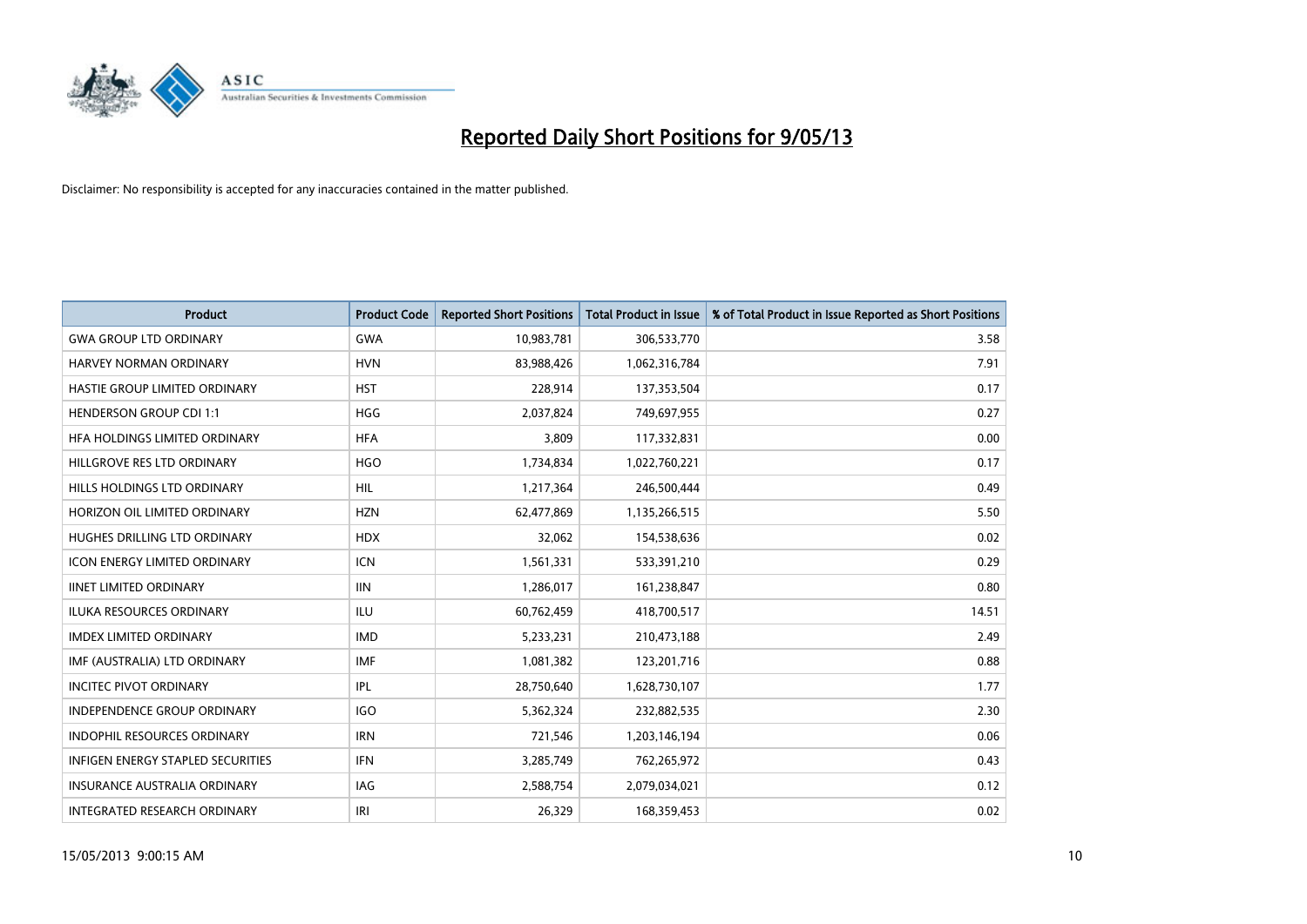

| <b>Product</b>                           | <b>Product Code</b> | <b>Reported Short Positions</b> | <b>Total Product in Issue</b> | % of Total Product in Issue Reported as Short Positions |
|------------------------------------------|---------------------|---------------------------------|-------------------------------|---------------------------------------------------------|
| <b>INTREPID MINES ORDINARY</b>           | <b>IAU</b>          | 18,155,577                      | 555,792,572                   | 3.27                                                    |
| INVESTA OFFICE FUND STAPLED SECURITIES   | <b>IOF</b>          | 1,375,812                       | 614,047,458                   | 0.22                                                    |
| <b>INVOCARE LIMITED ORDINARY</b>         | <b>IVC</b>          | 1,075,231                       | 110,030,298                   | 0.98                                                    |
| ION LIMITED ORDINARY                     | <b>ION</b>          | 164,453                         | 256,365,105                   | 0.06                                                    |
| <b>IOOF HOLDINGS LTD ORDINARY</b>        | IFL.                | 2,431,310                       | 232,091,225                   | 1.05                                                    |
| <b>IRESS LIMITED ORDINARY</b>            | <b>IRE</b>          | 2,573,788                       | 128,620,231                   | 2.00                                                    |
| <b>IRON ORE HOLDINGS ORDINARY</b>        | <b>IOH</b>          | 16,649                          | 161,174,005                   | 0.01                                                    |
| <b>IVANHOE AUSTRALIA ORDINARY</b>        | <b>IVA</b>          | 2,057,271                       | 725,494,382                   | 0.28                                                    |
| JAMES HARDIE INDUST CHESS DEPOSITARY INT | <b>IHX</b>          | 6,136,132                       | 441,646,684                   | 1.39                                                    |
| <b>IB HI-FI LIMITED ORDINARY</b>         | <b>IBH</b>          | 17,418,817                      | 98,947,309                    | 17.60                                                   |
| <b>JUMBO INTERACTIVE ORDINARY</b>        | JIN.                | 30,197                          | 43,552,560                    | 0.07                                                    |
| <b>JUPITER MINES ORDINARY</b>            | <b>IMS</b>          | 570,030                         | 2,281,835,383                 | 0.02                                                    |
| <b>KAGARA LTD ORDINARY</b>               | KZL                 | 3,007,619                       | 798,953,117                   | 0.38                                                    |
| KAROON GAS AUSTRALIA ORDINARY            | <b>KAR</b>          | 2,167,433                       | 221,420,769                   | 0.98                                                    |
| KATHMANDU HOLD LTD ORDINARY              | <b>KMD</b>          | 267,836                         | 200,215,894                   | 0.13                                                    |
| <b>KBL MINING LIMITED ORDINARY</b>       | <b>KBL</b>          | 1,820                           | 293,535,629                   | 0.00                                                    |
| KIDMAN RESOURCES LTD ORDINARY            | <b>KDR</b>          | 396,874                         | 85,525,328                    | 0.46                                                    |
| KINGSGATE CONSOLID. ORDINARY             | <b>KCN</b>          | 9,672,121                       | 152,191,905                   | 6.36                                                    |
| KINGSROSE MINING LTD ORDINARY            | <b>KRM</b>          | 653,223                         | 291,959,871                   | 0.22                                                    |
| LEIGHTON HOLDINGS ORDINARY               | LEI                 | 7,649,790                       | 337,230,813                   | 2.27                                                    |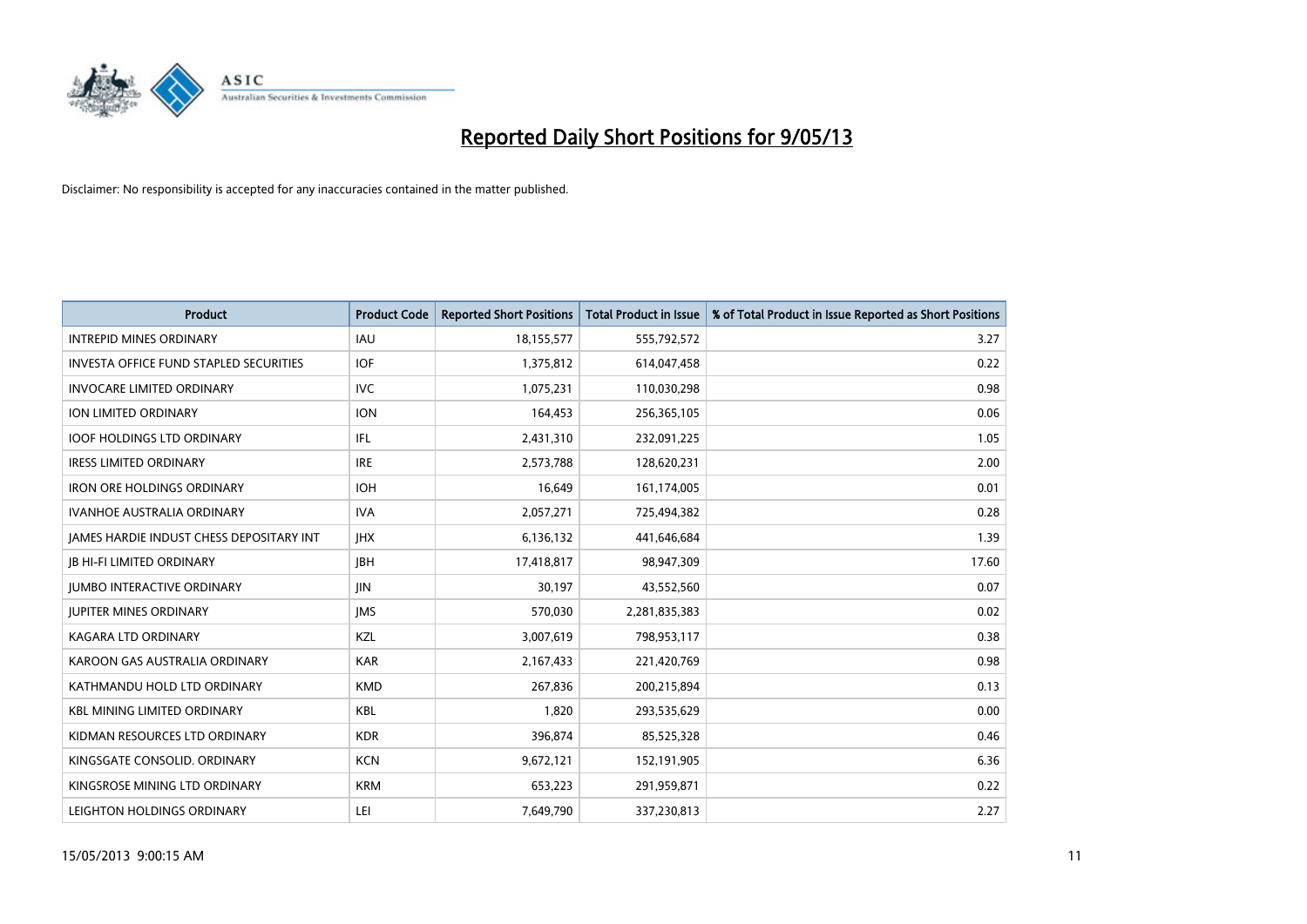

| <b>Product</b>                        | <b>Product Code</b> | <b>Reported Short Positions</b> | <b>Total Product in Issue</b> | % of Total Product in Issue Reported as Short Positions |
|---------------------------------------|---------------------|---------------------------------|-------------------------------|---------------------------------------------------------|
| LEND LEASE GROUP UNIT/ORD STAPLED     | LLC                 | 6,319,224                       | 575,508,314                   | 1.10                                                    |
| LINC ENERGY LTD ORDINARY              | <b>LNC</b>          | 14,657,270                      | 520,765,276                   | 2.81                                                    |
| LION SELECTION GRP ORDINARY           | <b>LSX</b>          | 36                              | 88,033,228                    | 0.00                                                    |
| LYCOPODIUM LIMITED ORDINARY           | LYL                 | 3,070                           | 38,955,103                    | 0.01                                                    |
| <b>LYNAS CORPORATION ORDINARY</b>     | <b>LYC</b>          | 192,724,604                     | 1,960,801,292                 | 9.83                                                    |
| <b>M2 TELECOMMUNICATION ORDINARY</b>  | <b>MTU</b>          | 5,998,678                       | 177,999,145                   | 3.37                                                    |
| <b>MACMAHON HOLDINGS ORDINARY</b>     | <b>MAH</b>          | 9,966,265                       | 1,261,699,966                 | 0.79                                                    |
| MACO ATLAS ROADS GRP ORDINARY STAPLED | <b>MQA</b>          | 24,636,520                      | 478,531,436                   | 5.15                                                    |
| MACQUARIE GROUP LTD ORDINARY          | <b>MQG</b>          | 3,522,774                       | 339,506,578                   | 1.04                                                    |
| MAGELLAN FIN GRP LTD ORDINARY         | <b>MFG</b>          | 432,755                         | 152,782,876                   | 0.28                                                    |
| <b>MATRIX C &amp; E LTD ORDINARY</b>  | <b>MCE</b>          | 3,517,990                       | 94,555,428                    | 3.72                                                    |
| <b>MAVERICK DRILLING ORDINARY</b>     | <b>MAD</b>          | 12,398,157                      | 452,726,751                   | 2.74                                                    |
| MCMILLAN SHAKESPEARE ORDINARY         | <b>MMS</b>          | 676.621                         | 74,523,965                    | 0.91                                                    |
| <b>MCPHERSON'S LTD ORDINARY</b>       | <b>MCP</b>          | 264,892                         | 89,294,198                    | 0.30                                                    |
| MEDUSA MINING LTD ORDINARY            | <b>MML</b>          | 2,622,794                       | 188,903,911                   | 1.39                                                    |
| MEO AUSTRALIA LTD ORDINARY            | <b>MEO</b>          | 307,792                         | 627,264,587                   | 0.05                                                    |
| <b>MERMAID MARINE ORDINARY</b>        | <b>MRM</b>          | 711,554                         | 228,166,230                   | 0.31                                                    |
| MESOBLAST LIMITED ORDINARY            | <b>MSB</b>          | 16,715,450                      | 315,423,901                   | 5.30                                                    |
| METALS X LIMITED ORDINARY             | <b>MLX</b>          | 903,960                         | 1,651,766,110                 | 0.05                                                    |
| METCASH LIMITED ORDINARY              | <b>MTS</b>          | 72.805.822                      | 880,704,786                   | 8.27                                                    |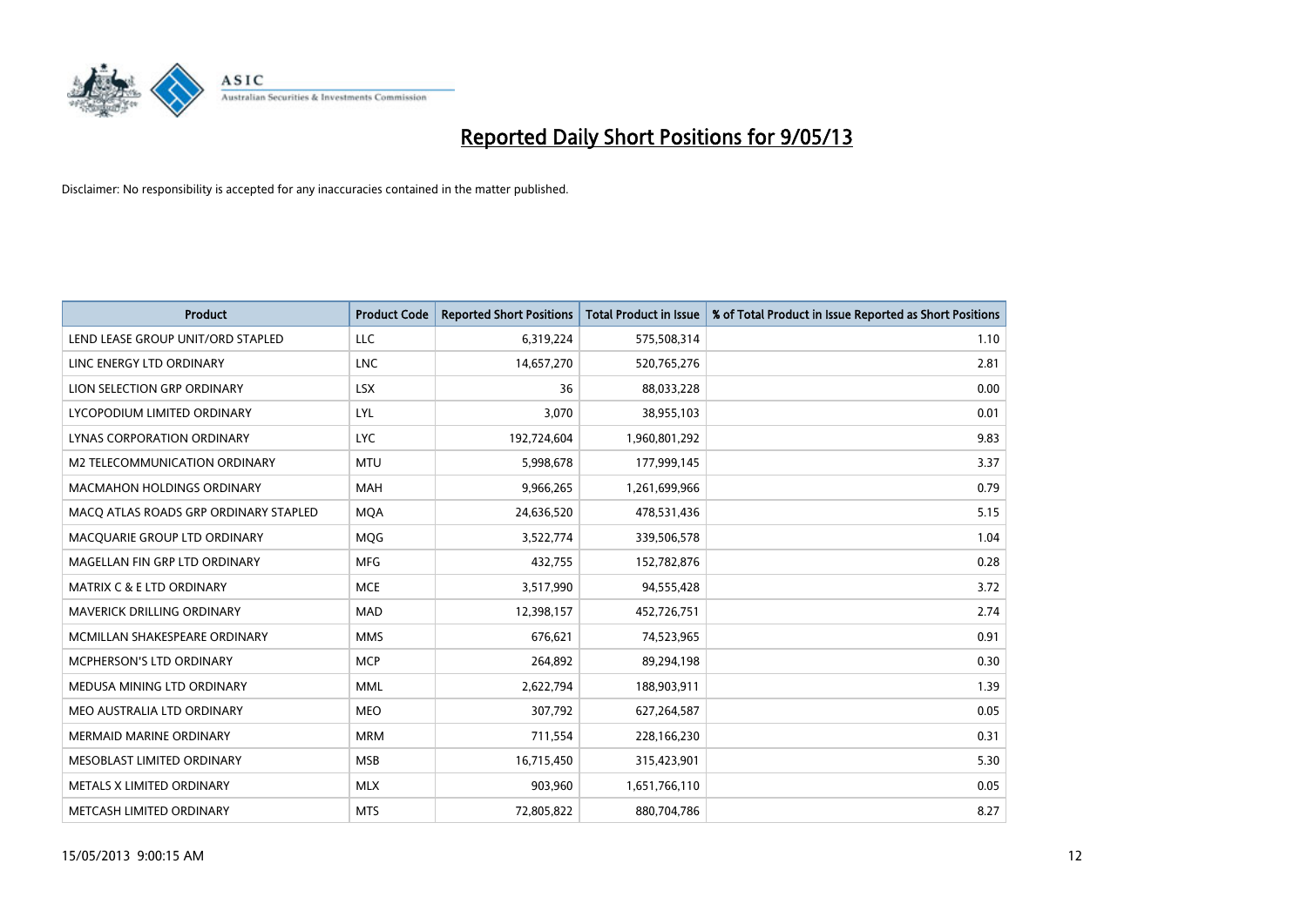

| <b>Product</b>                    | <b>Product Code</b> | <b>Reported Short Positions</b> | <b>Total Product in Issue</b> | % of Total Product in Issue Reported as Short Positions |
|-----------------------------------|---------------------|---------------------------------|-------------------------------|---------------------------------------------------------|
| MICLYN EXP OFFSHR ORDINARY        | <b>MIO</b>          | 637,946                         | 281,536,912                   | 0.23                                                    |
| MILTON CORPORATION ORDINARY       | <b>MLT</b>          | 12,800                          | 122,147,119                   | 0.01                                                    |
| MINCOR RESOURCES NL ORDINARY      | <b>MCR</b>          | 2,720,716                       | 188,208,274                   | 1.45                                                    |
| MINERAL DEPOSITS ORDINARY         | <b>MDL</b>          | 2,512,951                       | 83,538,786                    | 3.01                                                    |
| MINERAL RESOURCES, ORDINARY       | <b>MIN</b>          | 3,796,749                       | 185,957,992                   | 2.04                                                    |
| MIRABELA NICKEL LTD ORDINARY      | <b>MBN</b>          | 22,833,259                      | 876,765,094                   | 2.60                                                    |
| MIRVAC GROUP STAPLED SECURITIES   | <b>MGR</b>          | 9,789,619                       | 3,426,028,367                 | 0.29                                                    |
| MOLOPO ENERGY LTD ORDINARY        | <b>MPO</b>          | 1,264,553                       | 246,371,894                   | 0.51                                                    |
| MONADELPHOUS GROUP ORDINARY       | <b>MND</b>          | 10,933,352                      | 90,940,258                    | 12.02                                                   |
| MORTGAGE CHOICE LTD ORDINARY      | <b>MOC</b>          | 1,495,249                       | 123,431,282                   | 1.21                                                    |
| <b>MOUNT GIBSON IRON ORDINARY</b> | <b>MGX</b>          | 14,375,109                      | 1,090,584,232                 | 1.32                                                    |
| MULTIPLEX SITES SITES             | <b>MXUPA</b>        | 969                             | 4,500,000                     | 0.02                                                    |
| MURCHISON METALS LTD ORDINARY     | <b>MMX</b>          | 3,705,514                       | 450,497,346                   | 0.82                                                    |
| MYER HOLDINGS LTD ORDINARY        | <b>MYR</b>          | 85,368,546                      | 583,594,551                   | 14.63                                                   |
| <b>MYSTATE LIMITED ORDINARY</b>   | <b>MYS</b>          | 13,229                          | 87,117,374                    | 0.02                                                    |
| NATIONAL AUST. BANK ORDINARY      | <b>NAB</b>          | 12,403,743                      | 2,342,421,436                 | 0.53                                                    |
| NAVITAS LIMITED ORDINARY          | <b>NVT</b>          | 15,090,824                      | 375,367,918                   | 4.02                                                    |
| NEON ENERGY LIMITED ORDINARY      | <b>NEN</b>          | 2,241,368                       | 549,937,848                   | 0.41                                                    |
| NEW HOPE CORPORATION ORDINARY     | <b>NHC</b>          | 2,475,129                       | 830,563,352                   | 0.30                                                    |
| NEW STANDARD ENERGY ORDINARY      | <b>NSE</b>          | 435,954                         | 305,331,847                   | 0.14                                                    |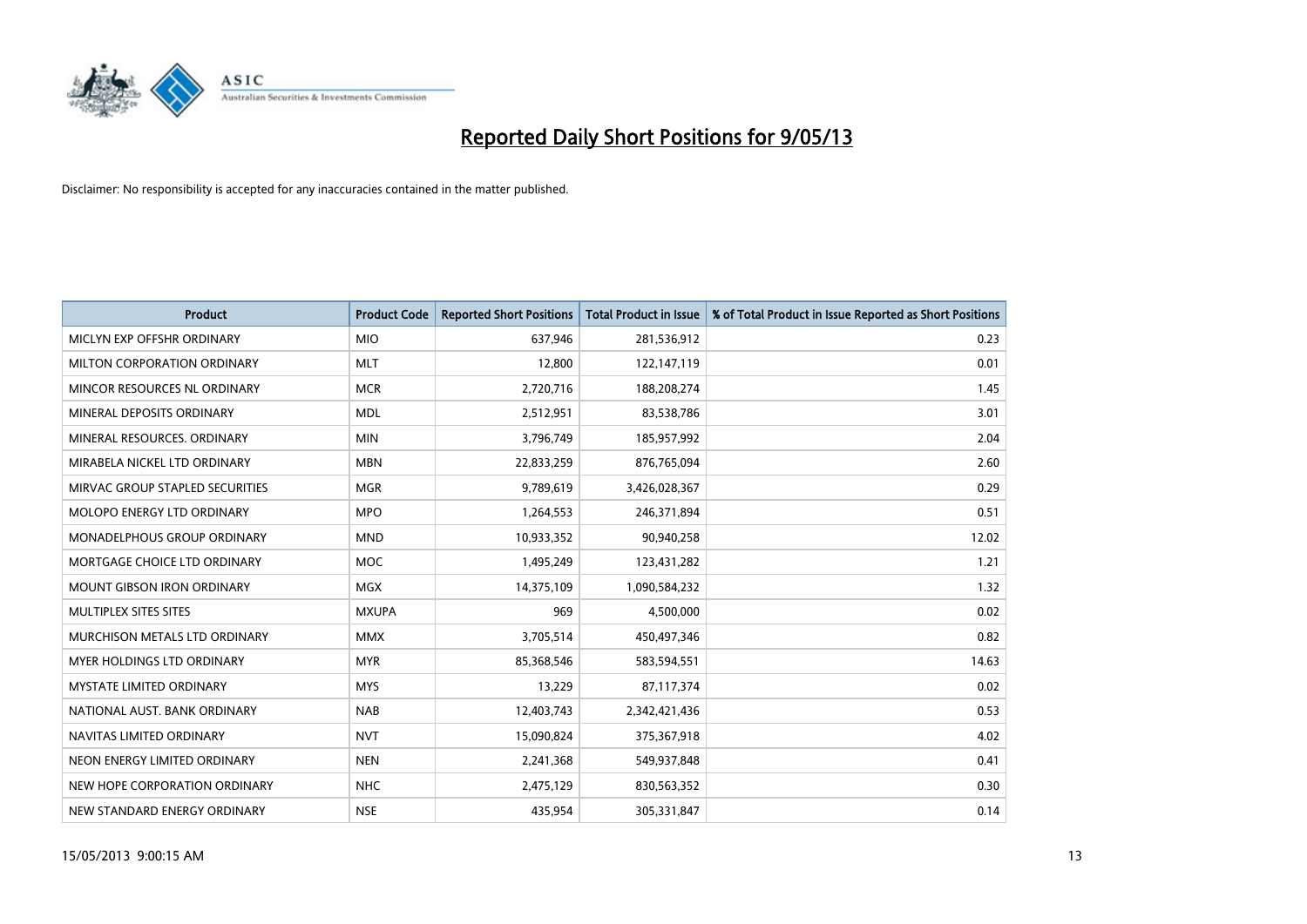

| <b>Product</b>                        | <b>Product Code</b> | <b>Reported Short Positions</b> | <b>Total Product in Issue</b> | % of Total Product in Issue Reported as Short Positions |
|---------------------------------------|---------------------|---------------------------------|-------------------------------|---------------------------------------------------------|
| NEWCREST MINING ORDINARY              | <b>NCM</b>          | 6,508,898                       | 766,510,971                   | 0.85                                                    |
| NEWS CORP A NON-VOTING CDI            | <b>NWSLV</b>        | 2,762,141                       | 1,516,978,206                 | 0.18                                                    |
| NEWS CORP B VOTING CDI                | <b>NWS</b>          | 1,081,819                       | 798,520,953                   | 0.14                                                    |
| NEXTDC LIMITED ORDINARY               | <b>NXT</b>          | 5,454,085                       | 173,102,288                   | 3.15                                                    |
| NEXUS ENERGY LIMITED ORDINARY         | <b>NXS</b>          | 13,860,826                      | 1,329,821,159                 | 1.04                                                    |
| NIDO PETROLEUM ORDINARY               | <b>NDO</b>          | 42,400                          | 2,044,984,301                 | 0.00                                                    |
| NOBLE MINERAL RES ORDINARY            | <b>NMG</b>          | 2,528,936                       | 666,397,952                   | 0.38                                                    |
| NORFOLK GROUP ORDINARY                | <b>NFK</b>          | 400,050                         | 158,890,730                   | 0.25                                                    |
| NORTHERN IRON LTD ORDINARY            | <b>NFE</b>          | 1,882,335                       | 484,405,314                   | 0.39                                                    |
| NORTHERN STAR ORDINARY                | <b>NST</b>          | 4,647,765                       | 424,277,027                   | 1.10                                                    |
| NRW HOLDINGS LIMITED ORDINARY         | <b>NWH</b>          | 21,194,632                      | 278,888,011                   | 7.60                                                    |
| NUCOAL RESOURCES LTD ORDINARY         | <b>NCR</b>          | 150,000                         | 768,612,354                   | 0.02                                                    |
| NUFARM LIMITED ORDINARY               | <b>NUF</b>          | 13,303,190                      | 262,796,891                   | 5.06                                                    |
| OCEANAGOLD CORP. CHESS DEPOSITARY INT | <b>OGC</b>          | 960,136                         | 293,517,918                   | 0.33                                                    |
| OIL SEARCH LTD ORDINARY               | OSH                 | 25,574,273                      | 1,338,243,530                 | 1.91                                                    |
| OM HOLDINGS LIMITED ORDINARY          | OMH                 | 3,506,083                       | 673,423,337                   | 0.52                                                    |
| ORICA LIMITED ORDINARY                | ORI                 | 4,536,262                       | 366,868,401                   | 1.24                                                    |
| ORIGIN ENERGY ORDINARY                | <b>ORG</b>          | 14,806,522                      | 1,097,938,465                 | 1.35                                                    |
| OROCOBRE LIMITED ORDINARY             | <b>ORE</b>          | 607,862                         | 117,745,140                   | 0.52                                                    |
| OROTONGROUP LIMITED ORDINARY          | <b>ORL</b>          | 150,005                         | 40,880,902                    | 0.37                                                    |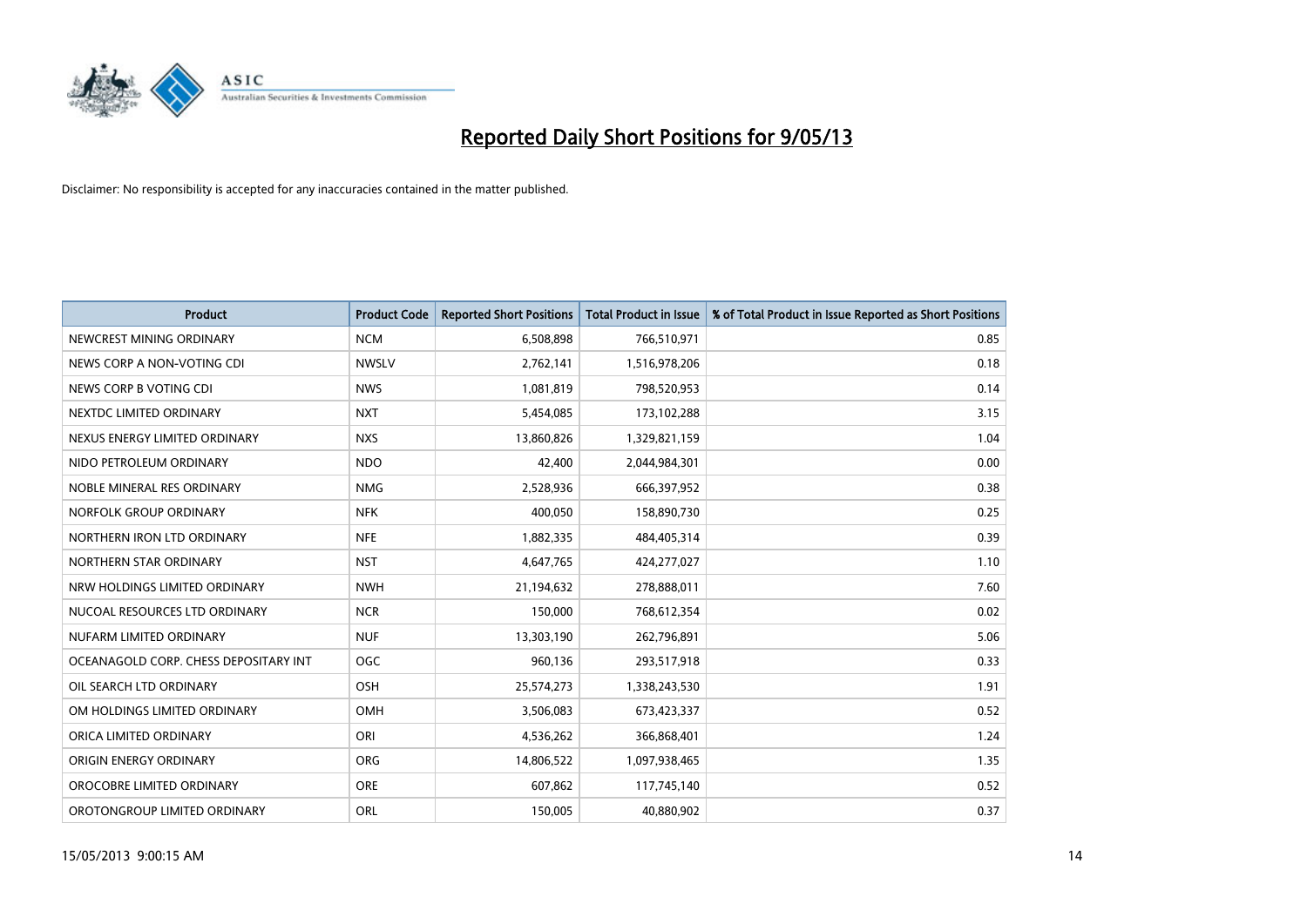

| <b>Product</b>               | <b>Product Code</b> | <b>Reported Short Positions</b> | <b>Total Product in Issue</b> | % of Total Product in Issue Reported as Short Positions |
|------------------------------|---------------------|---------------------------------|-------------------------------|---------------------------------------------------------|
| ORPHEUS ENERGY LTD ORDINARY  | <b>OEG</b>          | 67,200                          | 130,475,919                   | 0.05                                                    |
| OZ MINERALS ORDINARY         | OZL                 | 18,655,964                      | 303,470,022                   | 6.15                                                    |
| PACIFIC BRANDS ORDINARY      | <b>PBG</b>          | 7,435,099                       | 912,915,695                   | 0.81                                                    |
| PALADIN ENERGY LTD ORDINARY  | <b>PDN</b>          | 105,318,772                     | 837,187,808                   | 12.58                                                   |
| PANAUST LIMITED ORDINARY     | <b>PNA</b>          | 9,003,052                       | 615,911,205                   | 1.46                                                    |
| PANORAMIC RESOURCES ORDINARY | PAN                 | 2,346,472                       | 256,899,729                   | 0.91                                                    |
| PAPERLINX LIMITED ORDINARY   | <b>PPX</b>          | 47,806                          | 609,280,761                   | 0.01                                                    |
| PAPILLON RES LTD ORDINARY    | PIR                 | 1,982,641                       | 336,978,210                   | 0.59                                                    |
| PATTIES FOODS LTD ORDINARY   | PFL                 | 4,605                           | 139,065,639                   | 0.00                                                    |
| PEET LIMITED ORDINARY        | <b>PPC</b>          | 5,975,488                       | 364,592,768                   | 1.64                                                    |
| PERILYA LIMITED ORDINARY     | PEM                 | 727,636                         | 769,316,426                   | 0.09                                                    |
| PERPETUAL LIMITED ORDINARY   | <b>PPT</b>          | 2,160,958                       | 41,980,678                    | 5.15                                                    |
| PERSEUS MINING LTD ORDINARY  | PRU                 | 20,143,754                      | 457,962,088                   | 4.40                                                    |
| PHARMAXIS LTD ORDINARY       | <b>PXS</b>          | 9,830,031                       | 308,543,389                   | 3.19                                                    |
| PLATINUM ASSET ORDINARY      | <b>PTM</b>          | 7,366,687                       | 561,347,878                   | 1.31                                                    |
| PLATINUM AUSTRALIA ORDINARY  | PLA                 | 836,126                         | 504,968,043                   | 0.17                                                    |
| PMI GOLD CORP CDI 1:1        | <b>PVM</b>          | 232,274                         | 146,516,845                   | 0.16                                                    |
| PMP LIMITED ORDINARY         | <b>PMP</b>          | 78,840                          | 323,781,124                   | 0.02                                                    |
| PRANA BIOTECHNOLOGY ORDINARY | PBT                 | 292,080                         | 381,610,426                   | 0.08                                                    |
| PREMIER INVESTMENTS ORDINARY | <b>PMV</b>          | 381,079                         | 155,260,478                   | 0.25                                                    |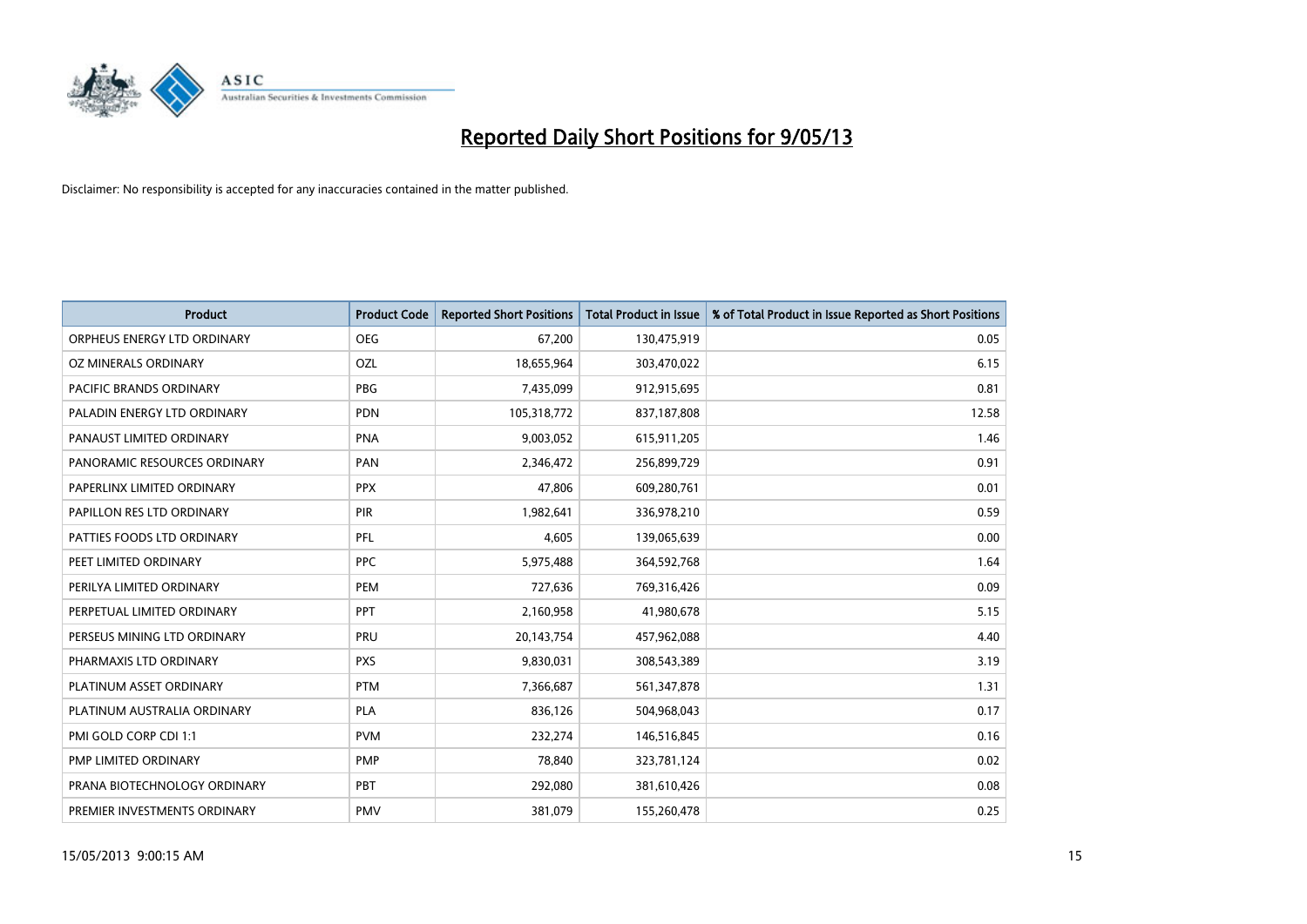

| <b>Product</b>                    | <b>Product Code</b> | <b>Reported Short Positions</b> | <b>Total Product in Issue</b> | % of Total Product in Issue Reported as Short Positions |
|-----------------------------------|---------------------|---------------------------------|-------------------------------|---------------------------------------------------------|
| PRIMA BIOMED LTD ORDINARY         | <b>PRR</b>          | 767,755                         | 1,066,063,388                 | 0.07                                                    |
| PRIMARY HEALTH CARE ORDINARY      | <b>PRY</b>          | 17,784,793                      | 503,921,941                   | 3.53                                                    |
| PRIMEAG AUSTRALIA ORDINARY        | PAG                 | 36,341                          | 266,394,444                   | 0.01                                                    |
| PROGRAMMED ORDINARY               | <b>PRG</b>          | 190,254                         | 118,179,696                   | 0.16                                                    |
| PURA VIDA ENERGY NL ORDINARY      | <b>PVD</b>          | 591,040                         | 59,983,514                    | 0.99                                                    |
| <b>QANTAS AIRWAYS ORDINARY</b>    | QAN                 | 24,391,533                      | 2,241,945,788                 | 1.09                                                    |
| OBE INSURANCE GROUP ORDINARY      | OBE                 | 48,990,164                      | 1,200,004,574                 | 4.08                                                    |
| <b>QLD MINING CORP ORDINARY</b>   | <b>OMN</b>          | 1,300,000                       | 869,999,817                   | 0.15                                                    |
| ORXPHARMA LTD ORDINARY            | <b>QRX</b>          | 230,696                         | 144,644,706                   | 0.16                                                    |
| <b>OUBE HOLDINGS LTD ORDINARY</b> | <b>QUB</b>          | 16,186,150                      | 928,965,547                   | 1.74                                                    |
| RAMELIUS RESOURCES ORDINARY       | <b>RMS</b>          | 5,805,708                       | 337,686,949                   | 1.72                                                    |
| RAMSAY HEALTH CARE ORDINARY       | <b>RHC</b>          | 1,656,825                       | 202,081,252                   | 0.82                                                    |
| RANGE RESOURCES LTD ORDINARY      | <b>RRS</b>          | 44.458                          | 2,567,810,783                 | 0.00                                                    |
| <b>RCR TOMLINSON ORDINARY</b>     | <b>RCR</b>          | 213,607                         | 132,431,265                   | 0.16                                                    |
| <b>REA GROUP ORDINARY</b>         | <b>REA</b>          | 75,073                          | 131,714,699                   | 0.06                                                    |
| <b>RECKON LIMITED ORDINARY</b>    | <b>RKN</b>          | 451,000                         | 129,488,015                   | 0.35                                                    |
| <b>RED 5 LIMITED ORDINARY</b>     | <b>RED</b>          | 789,746                         | 135,488,008                   | 0.58                                                    |
| RED FORK ENERGY ORDINARY          | <b>RFE</b>          | 4,818,408                       | 388,551,719                   | 1.24                                                    |
| REDBANK ENERGY LTD ORDINARY       | AEJ                 | 13                              | 786,287                       | 0.00                                                    |
| REDFLEX HOLDINGS ORDINARY         | <b>RDF</b>          | 14,103                          | 110,762,310                   | 0.01                                                    |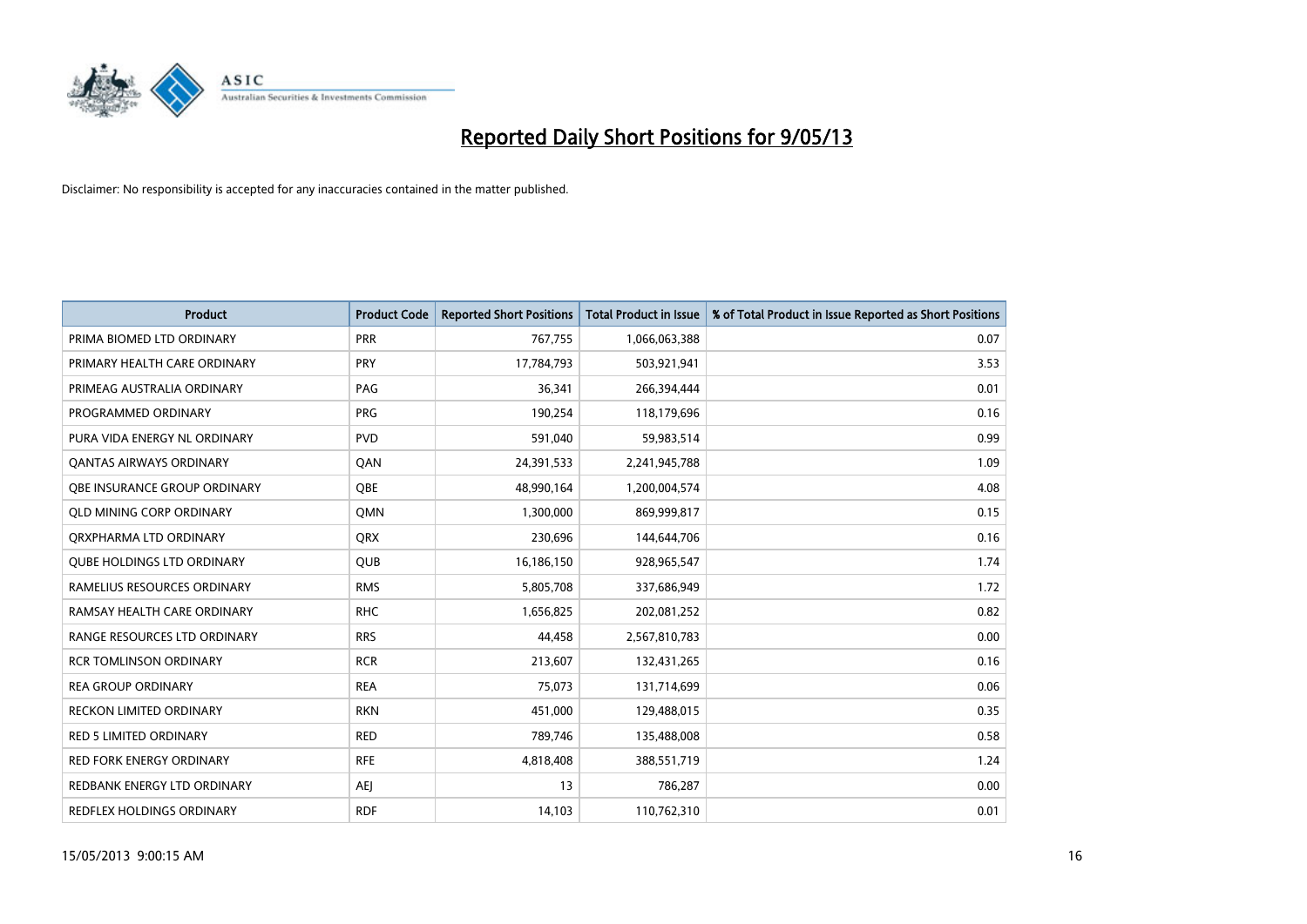

| <b>Product</b>                               | <b>Product Code</b> | <b>Reported Short Positions</b> | <b>Total Product in Issue</b> | % of Total Product in Issue Reported as Short Positions |
|----------------------------------------------|---------------------|---------------------------------|-------------------------------|---------------------------------------------------------|
| REECE AUSTRALIA LTD. ORDINARY                | <b>REH</b>          | 572                             | 99,600,000                    | 0.00                                                    |
| <b>REGIS RESOURCES ORDINARY</b>              | <b>RRL</b>          | 12,830,471                      | 475,613,655                   | 2.70                                                    |
| RESMED INC CDI 10:1                          | <b>RMD</b>          | 14,293,748                      | 1,556,242,300                 | 0.92                                                    |
| RESOLUTE MINING ORDINARY                     | <b>RSG</b>          | 1,250,026                       | 643,094,224                   | 0.19                                                    |
| <b>RESOURCE GENERATION ORDINARY</b>          | <b>RES</b>          | 73                              | 284,698,002                   | 0.00                                                    |
| RETAIL FOOD GROUP ORDINARY                   | <b>RFG</b>          | 805,341                         | 130,227,856                   | 0.62                                                    |
| REX MINERALS LIMITED ORDINARY                | <b>RXM</b>          | 2,646,964                       | 188,907,284                   | 1.40                                                    |
| RHG LIMITED ORDINARY                         | <b>RHG</b>          | 1,085                           | 308,483,177                   | 0.00                                                    |
| <b>RIALTO ENERGY ORDINARY</b>                | <b>RIA</b>          | 41                              | 682,929,991                   | 0.00                                                    |
| <b>RIDLEY CORPORATION ORDINARY</b>           | <b>RIC</b>          | 1,382,714                       | 307,817,071                   | 0.45                                                    |
| RIO TINTO LIMITED ORDINARY                   | <b>RIO</b>          | 11,677,941                      | 435,758,720                   | 2.68                                                    |
| ROC OIL COMPANY ORDINARY                     | <b>ROC</b>          | 1,292,550                       | 683,235,552                   | 0.19                                                    |
| <b>RURALCO HOLDINGS ORDINARY</b>             | <b>RHL</b>          | 12,000                          | 55,019,284                    | 0.02                                                    |
| SAI GLOBAL LIMITED ORDINARY                  | SAI                 | 14,114,892                      | 209,440,120                   | 6.74                                                    |
| SALMAT LIMITED ORDINARY                      | <b>SLM</b>          | 155,047                         | 159,812,799                   | 0.10                                                    |
| SAMSON OIL & GAS LTD ORDINARY                | SSN                 | 3,103,000                       | 2,114,831,858                 | 0.15                                                    |
| SANDFIRE RESOURCES ORDINARY                  | <b>SFR</b>          | 3,593,323                       | 153,650,968                   | 2.34                                                    |
| SANTOS LTD ORDINARY                          | <b>STO</b>          | 2,730,383                       | 964,270,203                   | 0.28                                                    |
| SARACEN MINERAL ORDINARY                     | SAR                 | 18,069,078                      | 595,263,186                   | 3.04                                                    |
| <b>SCA PROPERTY GROUP STAPLED SECURITIES</b> | SCP                 | 32,297,981                      | 585,455,114                   | 5.52                                                    |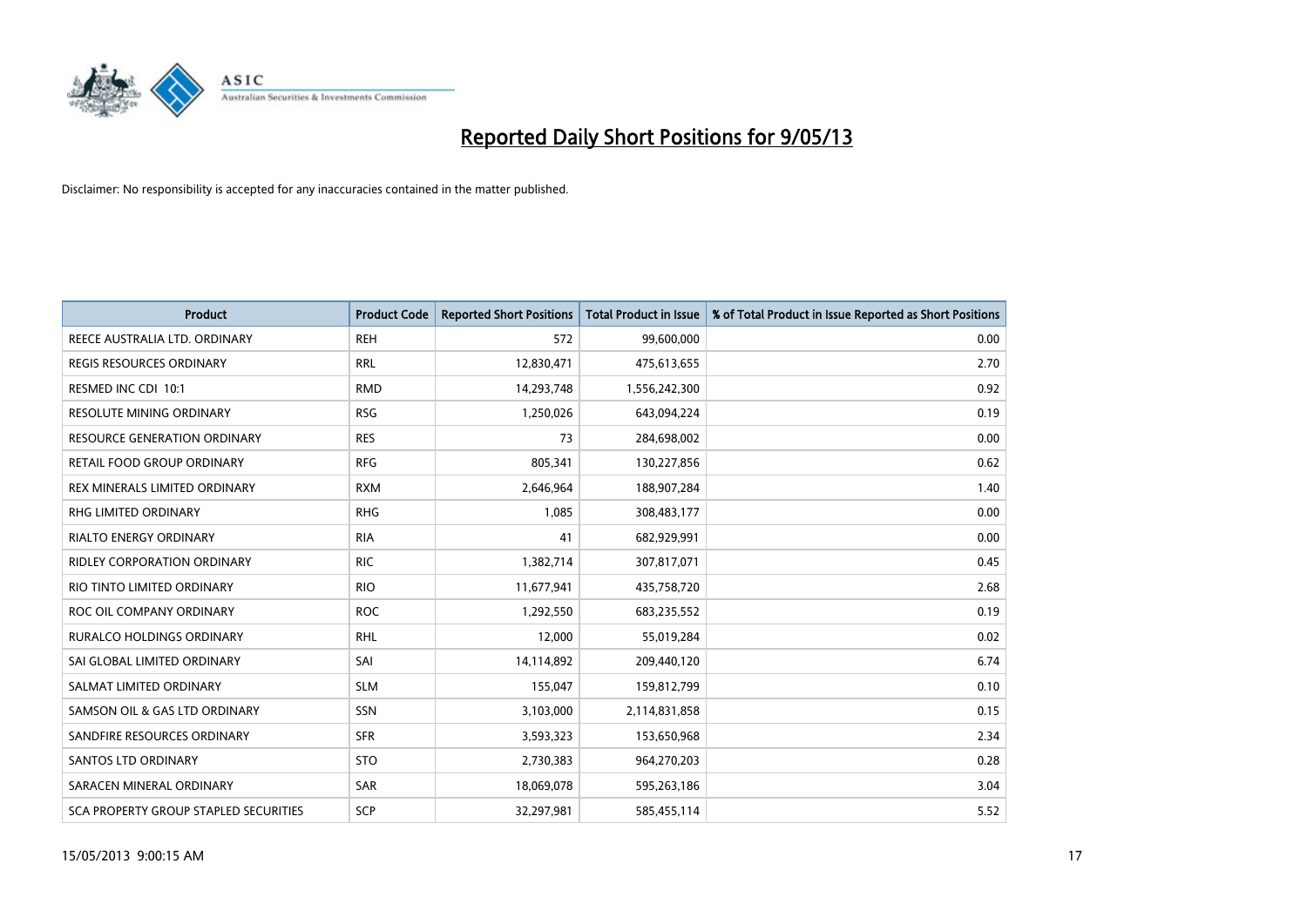

| <b>Product</b>                           | <b>Product Code</b> | <b>Reported Short Positions</b> | <b>Total Product in Issue</b> | % of Total Product in Issue Reported as Short Positions |
|------------------------------------------|---------------------|---------------------------------|-------------------------------|---------------------------------------------------------|
| SEDGMAN LIMITED ORDINARY                 | <b>SDM</b>          | 624,619                         | 220,368,310                   | 0.28                                                    |
| SEEK LIMITED ORDINARY                    | <b>SEK</b>          | 12,120,861                      | 337,833,019                   | 3.59                                                    |
| SELECT HARVESTS ORDINARY                 | <b>SHV</b>          | 74,799                          | 57,462,851                    | 0.13                                                    |
| SENEX ENERGY LIMITED ORDINARY            | <b>SXY</b>          | 20,961,409                      | 1,140,804,837                 | 1.84                                                    |
| SERVICE STREAM ORDINARY                  | SSM                 | 687,976                         | 283,418,867                   | 0.24                                                    |
| SEVEN GROUP HOLDINGS ORDINARY            | <b>SVW</b>          | 1,343,279                       | 308,160,281                   | 0.44                                                    |
| SEVEN WEST MEDIA LTD ORDINARY            | SWM                 | 11,712,236                      | 999,160,872                   | 1.17                                                    |
| SIGMA PHARMACEUTICAL ORDINARY            | <b>SIP</b>          | 10,522,624                      | 1,151,625,141                 | 0.91                                                    |
| SILEX SYSTEMS ORDINARY                   | <b>SLX</b>          | 1,693,677                       | 170,232,464                   | 0.99                                                    |
| SILVER CHEF LIMITED ORDINARY             | SIV                 | 14,864                          | 28,762,745                    | 0.05                                                    |
| SILVER LAKE RESOURCE ORDINARY            | <b>SLR</b>          | 5,991,792                       | 379,048,750                   | 1.58                                                    |
| SIMS METAL MGMT LTD ORDINARY             | SGM                 | 13,199,844                      | 204,309,387                   | 6.46                                                    |
| SINGAPORE TELECOMM. CHESS DEPOSITARY INT | SGT                 | 3,546,169                       | 190,299,121                   | 1.86                                                    |
| SIRIUS RESOURCES NL ORDINARY             | <b>SIR</b>          | 1,285,401                       | 224,620,167                   | 0.57                                                    |
| SIRTEX MEDICAL ORDINARY                  | <b>SRX</b>          | 805,409                         | 55,768,136                    | 1.44                                                    |
| SKILLED GROUP LTD ORDINARY               | <b>SKE</b>          | 4,401,187                       | 233,533,526                   | 1.88                                                    |
| SKYCITY ENT GRP LTD ORDINARY             | <b>SKC</b>          | 1,000                           | 576,958,340                   | 0.00                                                    |
| <b>SLATER &amp; GORDON ORDINARY</b>      | SGH                 | 1,478,504                       | 170,960,722                   | 0.86                                                    |
| SMS MANAGEMENT. ORDINARY                 | <b>SMX</b>          | 2,485,929                       | 69,378,477                    | 3.58                                                    |
| SONIC HEALTHCARE ORDINARY                | SHL                 | 11,307,656                      | 396,219,681                   | 2.85                                                    |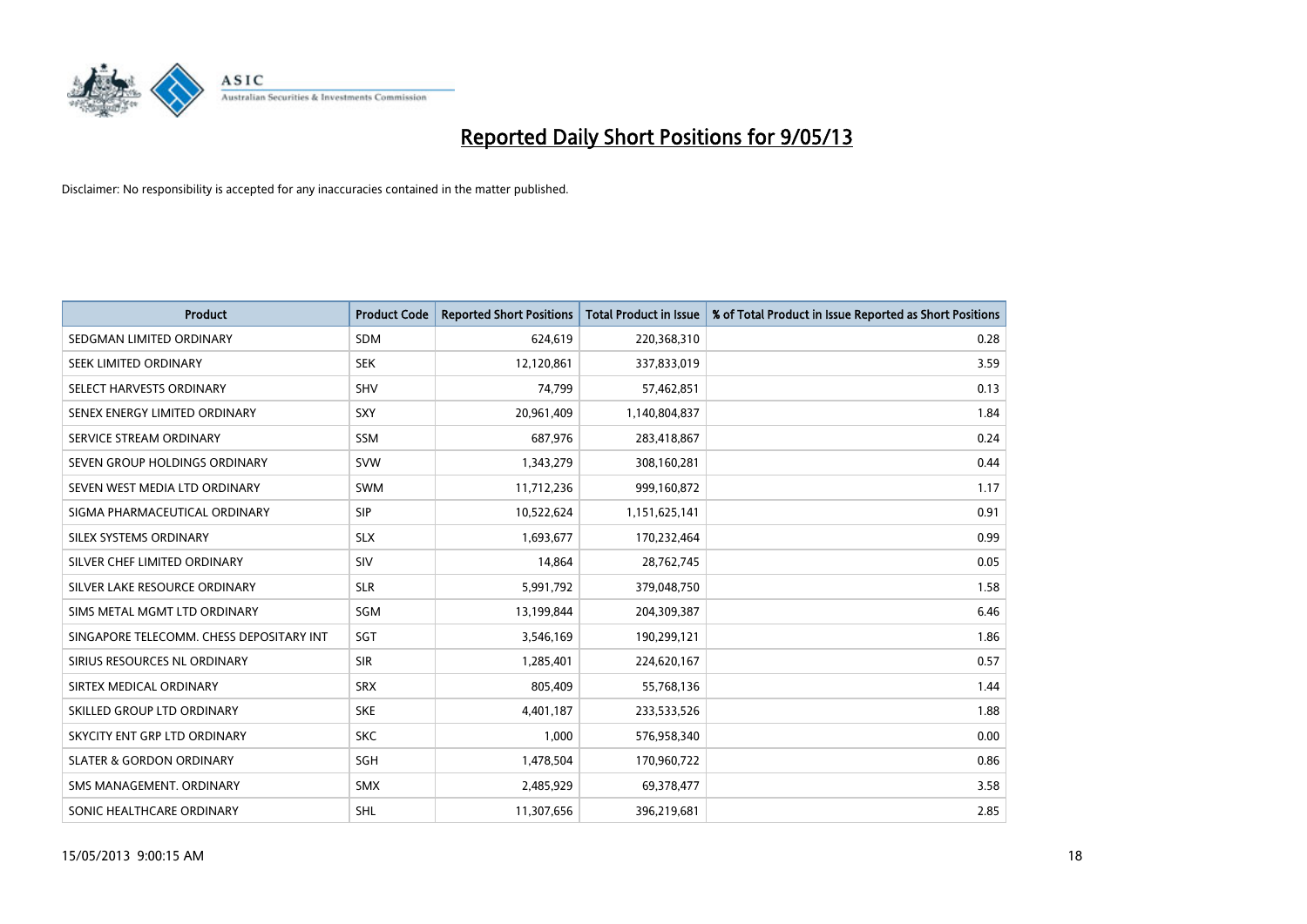

| <b>Product</b>                           | <b>Product Code</b> | <b>Reported Short Positions</b> | <b>Total Product in Issue</b> | % of Total Product in Issue Reported as Short Positions |
|------------------------------------------|---------------------|---------------------------------|-------------------------------|---------------------------------------------------------|
| SOUL PATTINSON (W.H) ORDINARY            | SOL                 | 17,119                          | 239,395,320                   | 0.01                                                    |
| SP AUSNET STAPLED SECURITIES             | <b>SPN</b>          | 20,014,764                      | 3,367,543,113                 | 0.59                                                    |
| SPARK INFRASTRUCTURE STAPLED NOTE & UNIT | SKI                 | 51,995,104                      | 1,326,734,264                 | 3.92                                                    |
| SPDR 200 FUND ETF UNITS                  | <b>STW</b>          | 79,526                          | 45,551,346                    | 0.17                                                    |
| SPECIALTY FASHION ORDINARY               | <b>SFH</b>          | 1,000,000                       | 192,236,121                   | 0.52                                                    |
| ST BARBARA LIMITED ORDINARY              | SBM                 | 12,172,598                      | 488,074,077                   | 2.49                                                    |
| STARPHARMA HOLDINGS ORDINARY             | SPL                 | 12,253,506                      | 283,665,948                   | 4.32                                                    |
| STHN CROSS MEDIA ORDINARY                | SXL                 | 7,167,128                       | 704,858,524                   | 1.02                                                    |
| STOCKLAND UNITS/ORD STAPLED              | SGP                 | 12,472,100                      | 2,202,657,963                 | 0.57                                                    |
| STRAITS RES LTD. ORDINARY                | <b>SRO</b>          | 57,930                          | 1,164,150,159                 | 0.00                                                    |
| STW COMMUNICATIONS ORDINARY              | SGN                 | 21,042                          | 403,828,512                   | 0.01                                                    |
| SUNCORP GROUP LTD ORDINARY               | <b>SUN</b>          | 4,860,913                       | 1,286,600,980                 | 0.38                                                    |
| SUNDANCE ENERGY ORDINARY                 | <b>SEA</b>          | 1,581,081                       | 402,425,140                   | 0.39                                                    |
| SUNDANCE RESOURCES ORDINARY              | SDL                 | 26,690,756                      | 3,072,110,985                 | 0.87                                                    |
| SUNLAND GROUP LTD ORDINARY               | <b>SDG</b>          | 18,391                          | 189,417,674                   | 0.01                                                    |
| SUPER RET REP LTD ORDINARY               | SUL                 | 591,255                         | 196,472,811                   | 0.30                                                    |
| SYD AIRPORT STAPLED US PROHIBIT.         | <b>SYD</b>          | 24,269,464                      | 1,861,210,782                 | 1.30                                                    |
| SYRAH RESOURCES ORDINARY                 | <b>SYR</b>          | 408,658                         | 147,767,623                   | 0.28                                                    |
| TABCORP HOLDINGS LTD ORDINARY            | <b>TAH</b>          | 18,271,977                      | 744,885,690                   | 2.45                                                    |
| TALON PETROLEUM LTD ORDINARY             | <b>TPD</b>          | 38,218                          | 102,135,433                   | 0.04                                                    |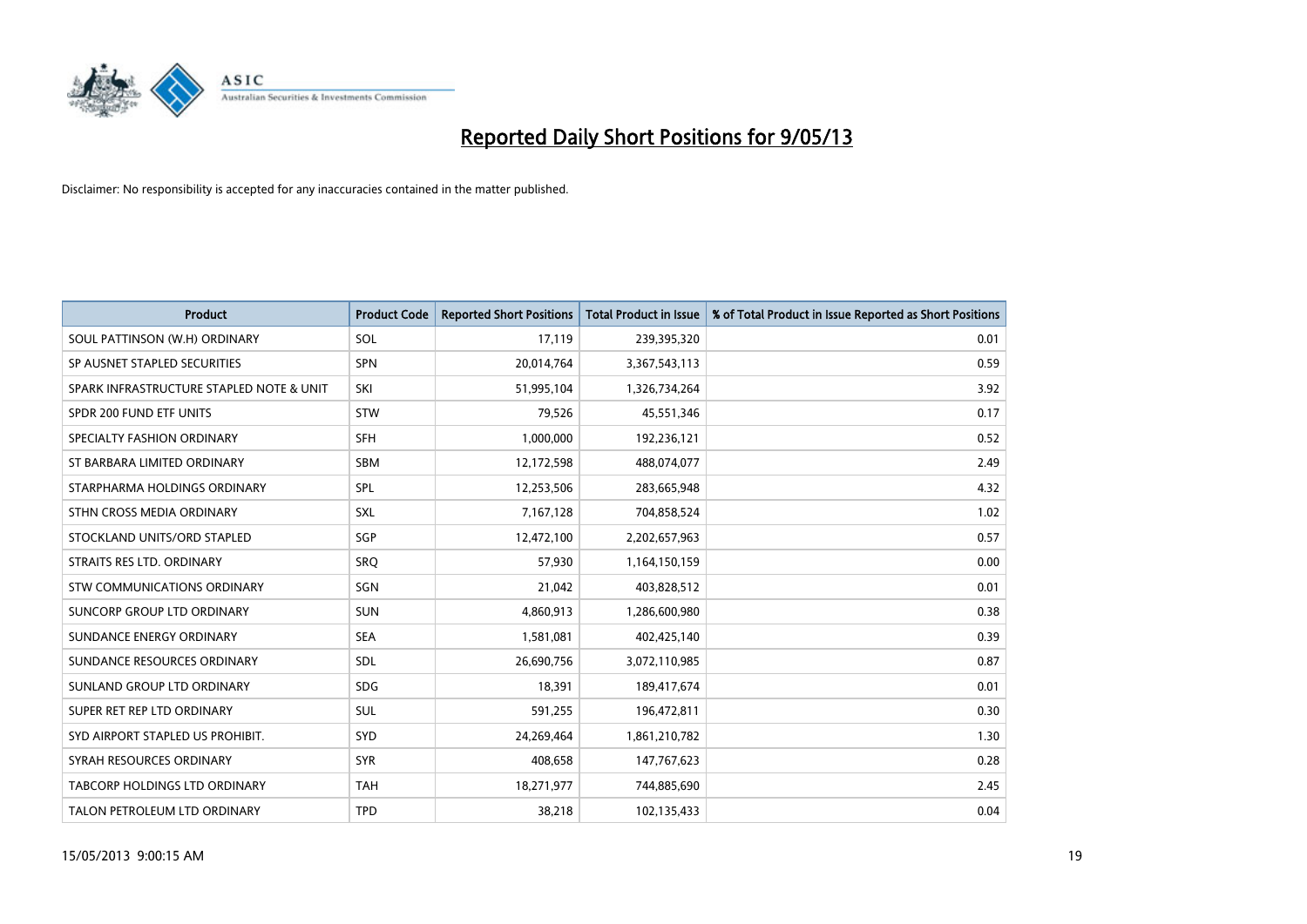

| <b>Product</b>                       | <b>Product Code</b> | <b>Reported Short Positions</b> | <b>Total Product in Issue</b> | % of Total Product in Issue Reported as Short Positions |
|--------------------------------------|---------------------|---------------------------------|-------------------------------|---------------------------------------------------------|
| TANAMI GOLD NL ORDINARY              | <b>TAM</b>          | 595,068                         | 587,548,523                   | 0.10                                                    |
| TAP OIL LIMITED ORDINARY             | <b>TAP</b>          | 1,160,073                       | 241,608,606                   | 0.48                                                    |
| <b>TATTS GROUP LTD ORDINARY</b>      | <b>TTS</b>          | 18,154,172                      | 1,402,708,406                 | 1.29                                                    |
| TELECOM CORPORATION ORDINARY         | <b>TEL</b>          | 16,249,855                      | 1,816,996,340                 | 0.89                                                    |
| TELSTRA CORPORATION, ORDINARY        | <b>TLS</b>          | 22,592,723                      | 12,443,074,357                | 0.18                                                    |
| TEN NETWORK HOLDINGS ORDINARY        | <b>TEN</b>          | 91,042,276                      | 2,586,970,845                 | 3.52                                                    |
| TERANGA GOLD CORP CDI 1:1            | <b>TGZ</b>          | 60,351                          | 173,285,133                   | 0.03                                                    |
| THE REJECT SHOP ORDINARY             | <b>TRS</b>          | 1,877,869                       | 27,944,072                    | 6.72                                                    |
| THORN GROUP LIMITED ORDINARY         | <b>TGA</b>          | 9,630                           | 147,584,880                   | 0.01                                                    |
| <b>TIGER RESOURCES ORDINARY</b>      | <b>TGS</b>          | 2,761,563                       | 674,770,269                   | 0.41                                                    |
| TOLL HOLDINGS LTD ORDINARY           | <b>TOL</b>          | 34,178,696                      | 717,133,875                   | 4.77                                                    |
| TOX FREE SOLUTIONS ORDINARY          | <b>TOX</b>          | 1,100,311                       | 129,607,453                   | 0.85                                                    |
| TPG TELECOM LIMITED ORDINARY         | <b>TPM</b>          | 1,021,668                       | 793,808,141                   | 0.13                                                    |
| <b>TRADE ME GROUP ORDINARY</b>       | <b>TME</b>          | 654,802                         | 396,017,568                   | 0.17                                                    |
| <b>TRANSFIELD SERVICES ORDINARY</b>  | <b>TSE</b>          | 12,135,859                      | 512,457,716                   | 2.37                                                    |
| TRANSPACIFIC INDUST. ORDINARY        | <b>TPI</b>          | 2,928,107                       | 1,578,563,490                 | 0.19                                                    |
| TRANSURBAN GROUP TRIPLE STAPLED SEC. | TCL                 | 4,555,667                       | 1,481,594,818                 | 0.31                                                    |
| TREASURY WINE ESTATE ORDINARY        | <b>TWE</b>          | 17,797,335                      | 647,227,144                   | 2.75                                                    |
| TROY RESOURCES LTD ORDINARY          | <b>TRY</b>          | 4,025,890                       | 91,318,649                    | 4.41                                                    |
| UGL LIMITED ORDINARY                 | UGL                 | 11,207,755                      | 166,511,240                   | 6.73                                                    |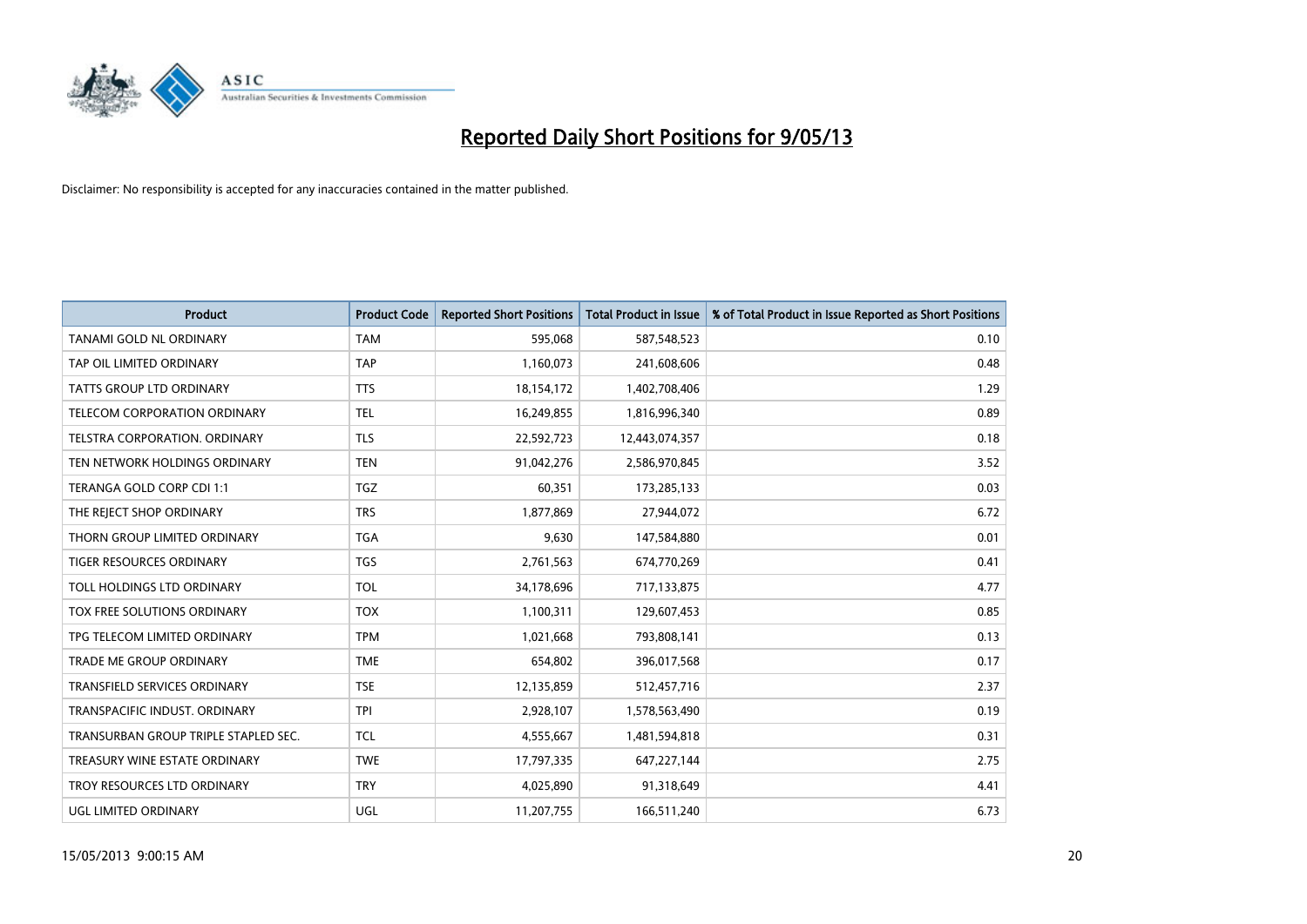

| <b>Product</b>                         | <b>Product Code</b> | <b>Reported Short Positions</b> | <b>Total Product in Issue</b> | % of Total Product in Issue Reported as Short Positions |
|----------------------------------------|---------------------|---------------------------------|-------------------------------|---------------------------------------------------------|
| <b>UXC LIMITED ORDINARY</b>            | <b>UXC</b>          | 256,215                         | 308,806,649                   | 0.08                                                    |
| VIRGIN AUS HLDG LTD ORDINARY           | <b>VAH</b>          | 52,861,952                      | 2,581,231,776                 | 2.05                                                    |
| <b>VNGD AUS SHARES ETF UNITS</b>       | VAS                 | 774                             | 6,133,376                     | 0.01                                                    |
| <b>VOCUS COMMS LTD ORDINARY</b>        | <b>VOC</b>          | 109,517                         | 78,017,825                    | 0.14                                                    |
| <b>WATPAC LIMITED ORDINARY</b>         | <b>WTP</b>          | 183,298                         | 184,332,526                   | 0.10                                                    |
| <b>WDS LIMITED ORDINARY</b>            | <b>WDS</b>          | 7                               | 144,740,614                   | 0.00                                                    |
| <b>WEBIET LIMITED ORDINARY</b>         | <b>WEB</b>          | 649,820                         | 79,397,959                    | 0.82                                                    |
| <b>WESFARMERS LIMITED ORDINARY</b>     | <b>WES</b>          | 27,011,007                      | 1,006,665,540                 | 2.68                                                    |
| WESFARMERS LIMITED PARTIALLY PROTECTED | <b>WESN</b>         | 39,604                          | 150,528,058                   | 0.03                                                    |
| WESTERN AREAS LTD ORDINARY             | <b>WSA</b>          | 15,450,639                      | 196,843,803                   | 7.85                                                    |
| WESTERN DESERT RES. ORDINARY           | <b>WDR</b>          | 1,921,689                       | 360,853,631                   | 0.53                                                    |
| WESTFIELD GROUP ORD/UNIT STAPLED SEC   | <b>WDC</b>          | 6,737,159                       | 2,194,138,450                 | 0.31                                                    |
| WESTFIELD RETAIL TST UNIT STAPLED      | <b>WRT</b>          | 15,168,171                      | 3,054,166,195                 | 0.50                                                    |
| <b>WESTPAC BANKING CORP ORDINARY</b>   | <b>WBC</b>          | 21,637,641                      | 3,103,729,084                 | 0.70                                                    |
| WHITE ENERGY COMPANY ORDINARY          | <b>WEC</b>          | 2,906,869                       | 322,974,494                   | 0.90                                                    |
| WHITEHAVEN COAL ORDINARY               | <b>WHC</b>          | 102,785,130                     | 1,025,635,023                 | 10.02                                                   |
| WHK GROUP LIMITED ORDINARY             | <b>WHG</b>          | 519,013                         | 265,200,652                   | 0.20                                                    |
| WIDE BAY AUST LTD ORDINARY             | <b>WBB</b>          | 72                              | 36,238,600                    | 0.00                                                    |
| WINDIMURRA VANADIUM ORDINARY           | <b>WVL</b>          | 20,461                          | 19,284,366                    | 0.11                                                    |
| WOODSIDE PETROLEUM ORDINARY            | <b>WPL</b>          | 3,376,545                       | 823,910,657                   | 0.41                                                    |